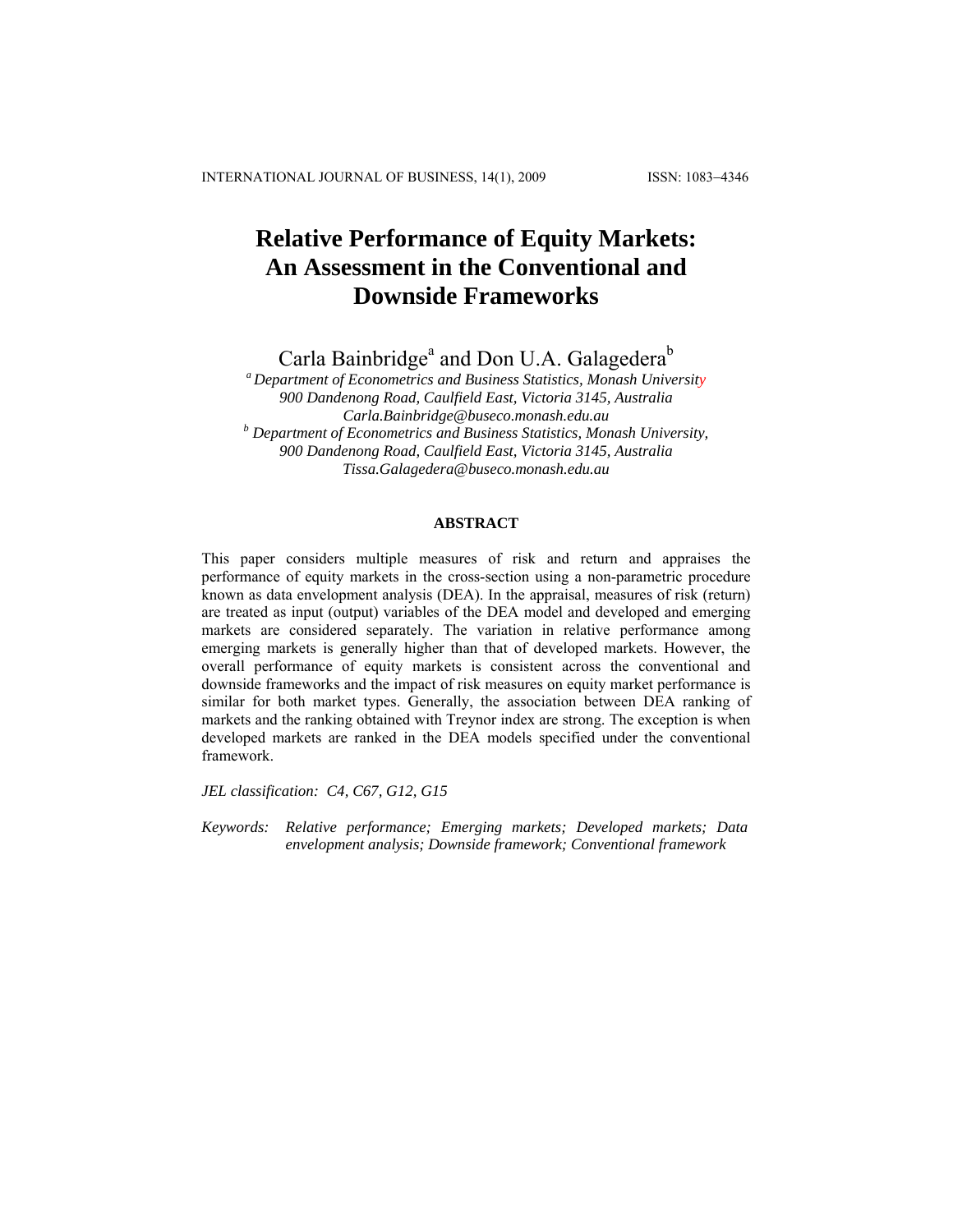## **I. INTRODUCTION**

In this paper we incorporate several measures of risk and return and assess in the crosssection the performance of global equity markets. The procedure we adopt here is known as data envelopment analysis (DEA). DEA is a non-parametric frontier analysis technique that can accommodate multiple inputs and outputs. Since DEA models can accommodate multiple inputs and outputs, performance evaluation using the DEA technique has advantages over the usual methods that adopt a single-output to singleinput ratio. Further, DEA does not require specification of an efficiency frontier. DEA derives the frontier from observed data and assesses the performance of equity markets in relation to the established frontier of best performance. In DEA, equity markets themselves are used as benchmarks and therefore it is not necessary to refer to a benchmark. Our aim is to investigate relative influence of different types of risk measures on equity market performance when assessed using the DEA technique.

 In DEA the units to be evaluated are required to be homogeneous. Studies have revealed that some characteristics of emerging markets may be different from of those of the developed markets. For example, Lagoarde-Segot and Lucey (2007) highlight illiquidity, low degree of competition, lack of market transparency and institutional specificities as factors typical to emerging markets. Another problem that is associated with emerging markets is thin trading. In other words, the operational environment of emerging markets may be different to that of developed markets. This raises the question of homogeneity of developed and emerging equity markets. Therefore, to satisfy the requirement of homogeneity in the equity markets being evaluated we assess the performance of developed and emerging markets separately and combined as a robustness check.

Asset pricing models may be broadly classified under two frameworks: conventional and downside. For a risk-averse investor, measures of risk defined in the downside framework (such as downside beta) is arguably more appealing than their counterparts in the conventional framework (such as CAPM beta). However, the studies that have compared the empirical usefulness of systematic risk in asset pricing in the conventional and downside frameworks report mixed results.<sup>1</sup>

For example, Pedersen and Hwang (2007) investigate the relative performance of the CAPM beta and downside beta as explanatory variables of individual equities and find that although downside beta explains equity returns better than the CAPM beta, the proportion of equities benefiting from using downside beta is not large enough to improve asset pricing models significantly. Estrada (2002), in an investigation of emerging market returns in the cross-section, reveals that downside risk measures such as semi-deviation and downside beta explains the variation in the returns better than the corresponding risk measures in the conventional framework.

Studies have applied the DEA technique to appraise performance of banks (Berger and Humphrey, 1997; Sathye, 2001; Jemric and Vujcic, 2002), insurance companies (Worthington and Hurley, 2002), credit unions (Gregoriou, Messier and Sedzro, 2004), enterprises (Yang, 2006; Gonzalez-Bravo, 2007), mutual funds (Murthi, Choi and Desai, 1997; McMullen and Strong, 1998; Basso and Funari, 2001; Galagedera and Silvapulle, 2002), hedge funds (Gregoriou, Sedzro and Zhu, 2005; Eling, 2006), securities (Powers and McMullen, 2000) and manufacturing industries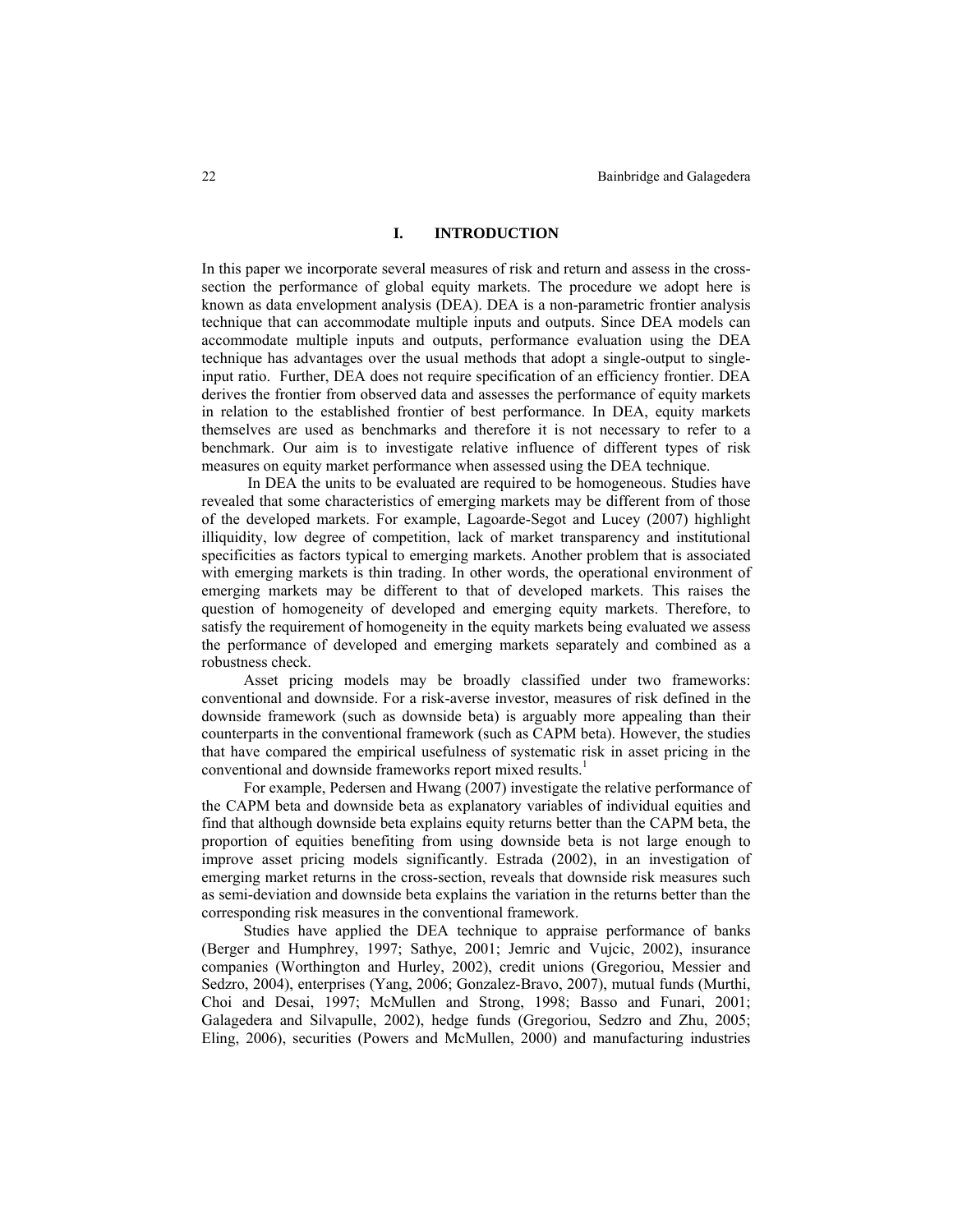(Mahadevan, 2002). All these studies use risk measures as input variables and return measures as output variables in the DEA model.

In this study we consider two output variables and four input variables. The output variables (mean return and proportion of positive returns to total number of returns) are measures of return characteristics and the input variables are measures of systematic risk, total risk and idiosyncratic risk. The measures of risk considered in the conventional framework are- the CAPM beta, total risk, idiosyncratic risk and coskewness and in the downside framework are - downside beta, total downside risk, idiosyncratic downside risk and downside co-skewness. We assess equity market performance using risk measures in the conventional framework and in the downside framework as separate input variable sets. The research questions we address here are: (i) whether there is a difference in equity market performance in the conventional and downside frameworks and (ii) whether certain risk measures have greater impact on equity market performance than some others when equity market performance is evaluated using DEA.

We observe that the overall performance of equity markets is consistent across the conventional and downside frameworks. When the relative performance of the two types of markets is assessed separately, the number of markets that fall on or lie closer to the frontier of best performance appears to be higher in developed markets than in emerging markets. Therefore, as expected the average performance of emerging markets is lower than that of the developed markets. This is an indication that the variation in relative performance among emerging markets is higher than the variation in relative performance among the developed markets.

The impact of input variables that we have considered here on equity market performance is generally not sensitive to market type. When assessing equity market performance using DEA, we observe that (i) it is sufficient to include either total risk or idiosyncratic risk in the model, (ii) total risk has a greater influence on performance than co-skewness and (iii) the effect of downside co-skewness on relative performance is negligible when downside beta is considered in the assessment. A high degree of variation in performance (discriminatory power) among equity markets is observed in the DEA models that include a standard systematic risk measure (CAPM beta or downside beta) and in the models that includes a measure of higher-order systematic risk (co-skewness or downside co-skewness) together with the corresponding standard systematic risk measure. In emerging markets there is a positive association between DEA ranking and the rankings obtained under the standard measures: Sharpe, Sortino and Treynor indices. The strongest association is observed with the Treynor index. However, in the case of developed markets there is weak evidence to suggest that DEA models specified under the conventional framework may have a decisive effect on the ranking compared to the rankings obtained under the standard measures. The DEA ranking is obtained assuming variable returns-to-scale and the ranking obtained with standard measures may be considered as scale invariant. While this may be a plausible reason for potential variation in ranking in DEA models and standard measures.

The rest of the paper is organised as follows. In the next section we describe the DEA technique in brief. The data is described in Section III followed by the methodology in Section IV. In Section V we discuss the results and in Section VI we check robustness of the results. The paper concludes with some remarks in Section VII.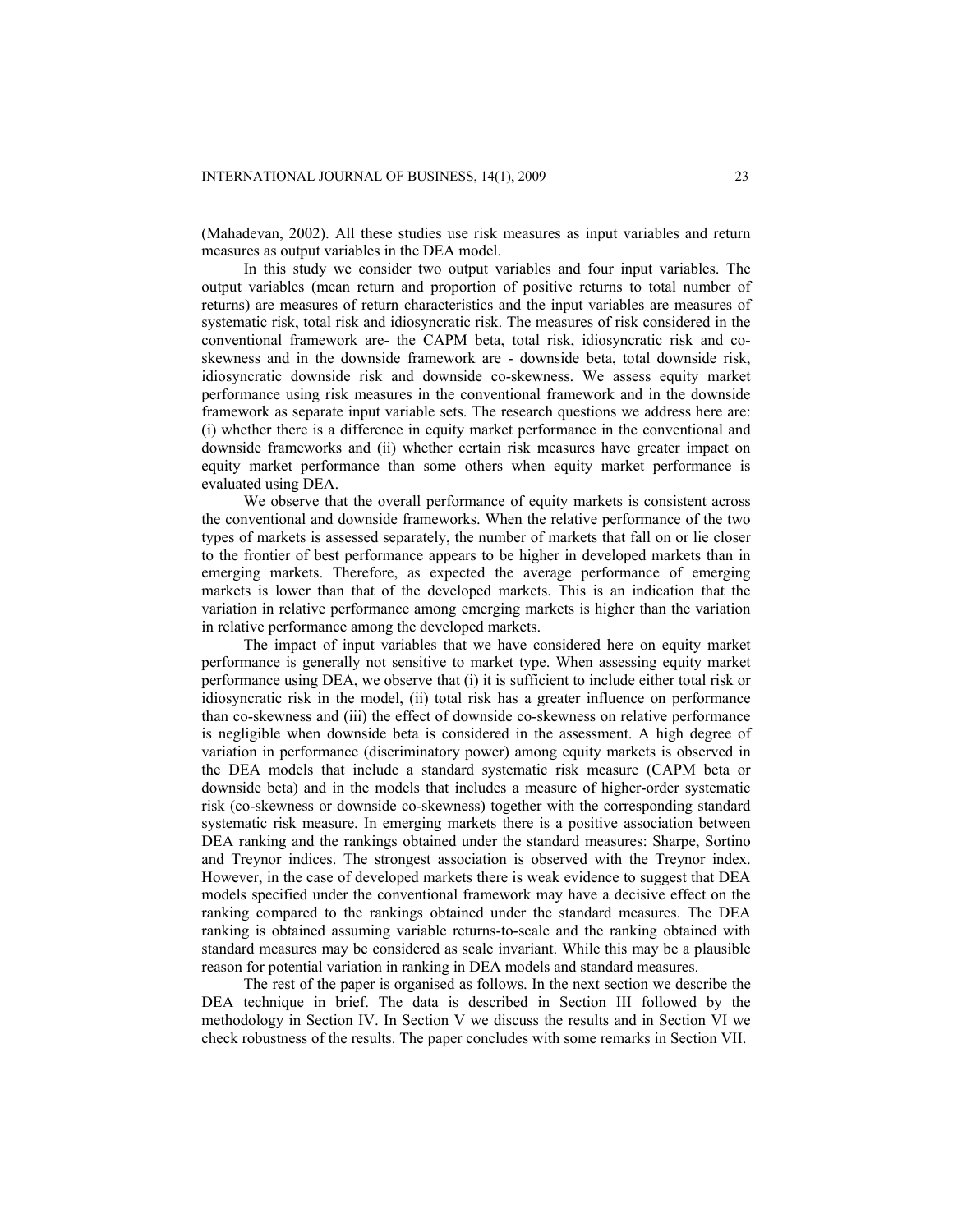## **II. DEA TECHNIQUE**

The DEA technique defines an efficiency measure of a market by its position relative to the frontier of best performance. The observed data establish the frontier. It is made up of piece wise linear segments. The frontier of best performance is established mathematically by the ratio of a weighted sum of outputs to a weighted sum of inputs. The established frontier characterises the relative performance of markets and identifies poor performance based on known levels of attainment. Thus, a market contributes to the formation of the frontier only when it is not found to be inefficient in using the inputs to generate the output when compared with other markets in the sample. DEA assigns a score of 100 per cent to such markets. The markets that do not contribute to formation of the frontier are assigned scores less than 100 per cent and the scores depend on the position of these markets relative to the established frontier. A score less than 100 per cent suggest that a linear combination of other markets from the sample could produce the same vector of outputs using a smaller vector of inputs. There are a number of equivalent formulations for DEA. The original formulation of the DEA model by Charnes, Cooper and Rhodes (1978) denoted CCR hereafter is given next.

Let  $S = \{1,...,s\}$  denote the set of outputs considered in the analysis,  $M = \{1,...m\}$ the set of inputs considered in the analysis,  $y_{rj}$  = known positive output level of market j, r ∈ S,  $x_{ij}$  = known positive input level of market j, i ∈ M and n = total number of markets evaluated. The CCR model for determining the relative performance of a designated market ' $\kappa$ ' is given as:

$$
\operatorname{Max} \left\{ \frac{\sum_{\substack{r=1 \ n \in N}}^s u_r y_{rk}}{\sum_{i=1}^m v_i x_{ik}} \right\} \tag{1}
$$

Subject to

$$
\frac{\sum_{r=1}^{s} u_r y_{rj}}{\sum_{i=1}^{m} v_i x_{ij}} \le 1, \qquad j = 1, 2, ..., n,
$$
\n(2)

$$
u_r, v_i \ge 0
$$
,  $r = 1, 2, ..., s$ , and  $i = 1, 2, ..., m$ . (3)

The above formulation assumes constant returns-to-scale and the frontier is a piecewise linear surface. The variables in the model are the input and output weights  $u_r$  and  $v_i$ respectively. The objective function (1) is the ratio of the weighted sum of outputs to the weighted sum of inputs of market 'k'. The optimal values of the variables  $u_r$  and  $v_i$  are determined as a solution to the problem of maximising the performance measure of market 'k' , subject to the constraint that the performance measures of all markets be less than or equal to one. The model (1-3) has an infinite number of optimal solutions,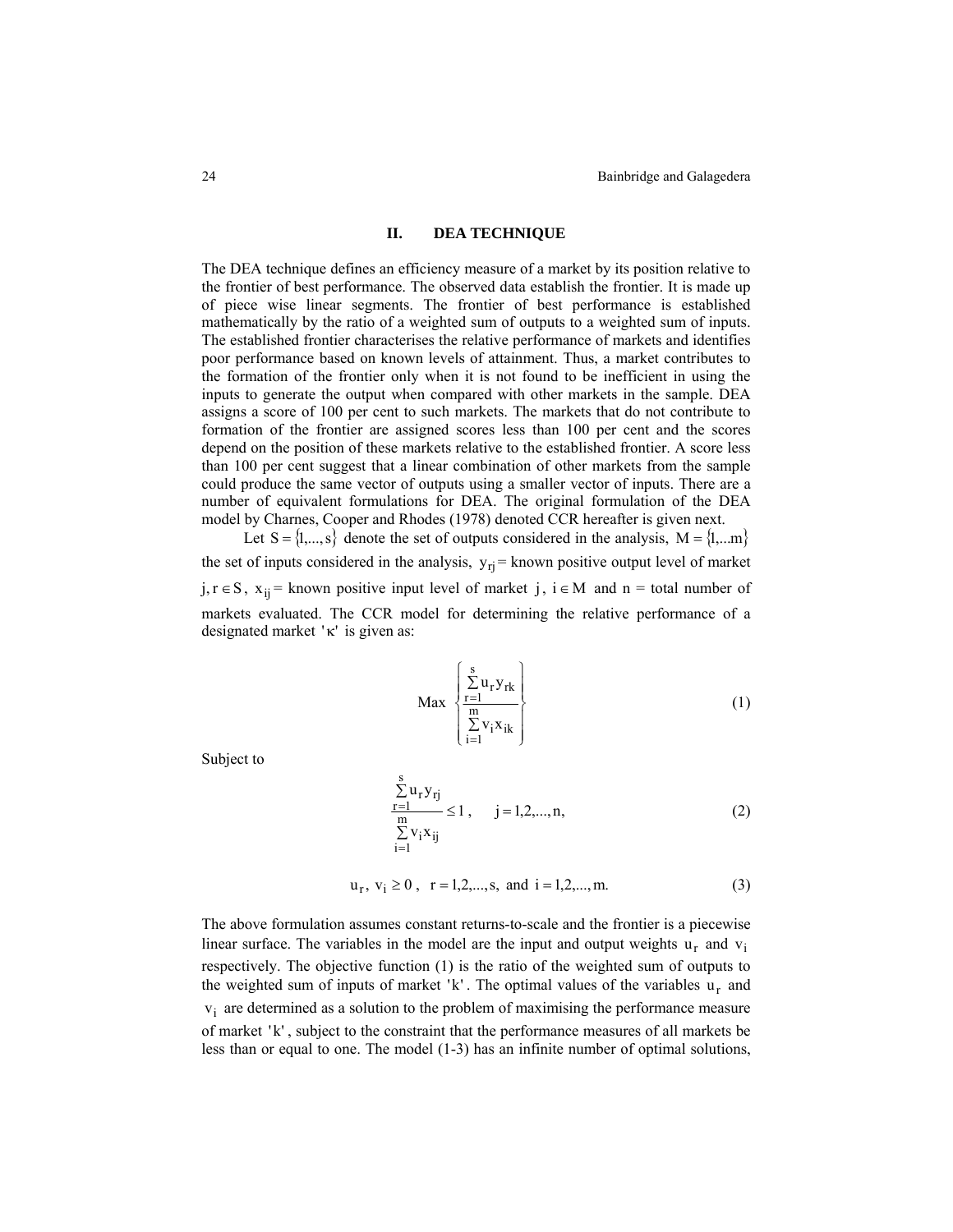since if  $\{u_r^*, v_i^*\}$  is an optimal solution, then  $\{\alpha u_r^*, \alpha v_i^*\}$  will also be an optimal solution. One way of avoiding this is to impose the constraint  $\sum_{i=1}^{m} v_i x_{ii} = 1$ . The model  $\sum_{i=1}$  v<sub>i</sub> x<sub>ij</sub> =

(1-3) together with  $\sum_{i=1}^{m} v_i x_{ii} = 1$  can be transformed to a linear programme. For every  $\sum_{i=1}$   $v_i x_{ij}$  =

linear programme there is an associated linear programme called the 'dual'. The optimal solution to one model reveals the optimal solution to the other. Hence, the dual problem which always has a fewer number of constraints is the preferred form to handle. The dual model may be given as:

$$
\text{Min } \theta \tag{4}
$$

subject to

$$
\sum_{j=1}^{n} \lambda_j y_{rj} \ge y_{rk} , \qquad \qquad r = 1, 2, ..., s,
$$
 (5)

$$
\theta x_{ik} \ge \sum_{j=1}^{n} \lambda_j x_{ij}
$$
,   
  $i = 1, 2, ..., m,$  (6)

$$
\lambda_j \ge 0
$$
,  $j = 1, 2, ..., n$ . (7)

The variables in the model (4-7) are unrestricted  $\theta$  and  $\lambda_i$  which is non-negative for

all j. The variable  $\theta$  is the proportional reduction in all inputs of the market 'k' required to achieve best performance or reach the frontier. The constraints in the model ensure that the relative performance of market 'k' never exceeds 1. The sufficient condition for a score of 100 per cent for market 'k' is that the optimum value of  $\theta$  is 1. Otherwise, it is labelled as inefficient compared to the other markets in the sample.2 The orientation of the model given in (4-7) is an input reduction approach since it provides information on how much proportional reduction of inputs is necessary (while maintaining output levels) for a market that fall short of the frontier to become a best performer.

The formulation (4-7) falls under the constant returns to scale (CRS) type. The DEA score obtained from the solution to model (4-7) therefore, captures technical performance as well as performance due to the scale of operation. The variable returnsto-scale (VRS) version of the model (4-7) was proposed by Banker, Charnes and Cooper (1984) hereafter called the BCC model. The BCC model is (4-7) together with the additional constraint,

$$
\sum_{j=1}^{n} \lambda_j = 1, \qquad (8)
$$

which captures the returns-to-scale characteristics. The BCC model measures technical performance only. Hence, the scores obtained in the BCC model may be considered as estimates of 'pure' technical performance. The score obtained for a designated market under CRS is a measure of overall technical performance. The difference in overall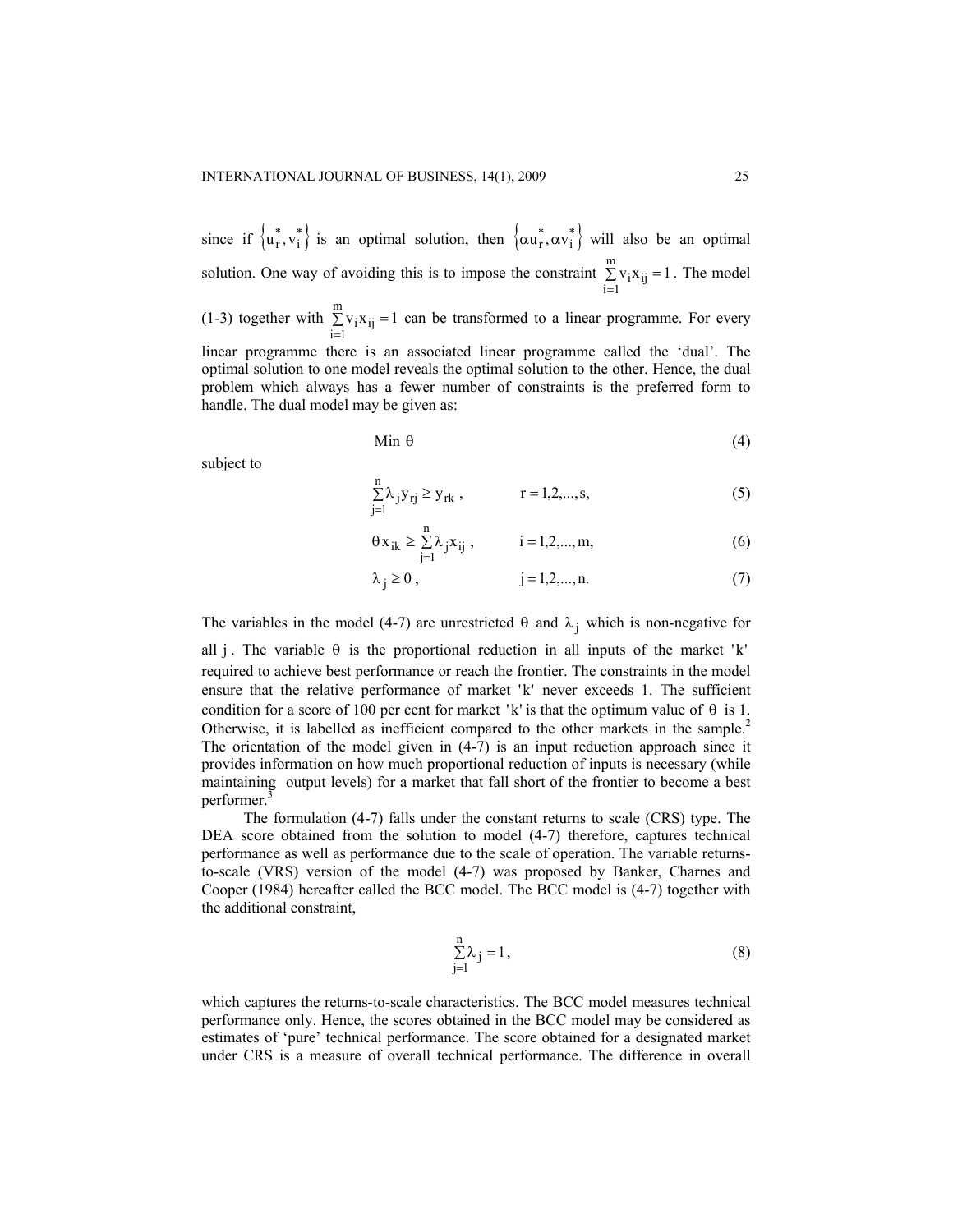performance and pure technical performance is attributed to the performance due to the scale of operation. A measure of performance due to the scale of operation is simply the ratio of overall performance and pure technical performance.

Hereafter we refer to the markets that contribute to the formation of the frontier of best performance as DEA-efficient (or efficient) markets and those markets that fall short of the established frontier as DEA-inefficient (or inefficient) markets. For an introduction to the theory and application of DEA, see Thanassoulis (2003).

# **III. DATA**

We use daily price index of 22 developed and 22 emerging markets obtained from the MSCI database. The sample period is from 01 January 1993 to 23 February 2007. The exception is with Czech Republic, Hungary, Russia and Morocco where the data is collected from 01 January 1995 to 23 February 2007. The world index returns obtained from the MSCI database is considered as a proxy for the global market portfolio returns. The US 30-day T-Bill rate obtained from the US Federal Reserve Bank website is considered as the risk-free rate. Some summary statistics of the returns in the sampled markets are given in Table 1. Jarque-Bera test reveals that normality in the distribution of returns is rejected for all markets.

|                           | Mean     | Median | Min      | Max   | <b>SD</b> | Kurtosis | Skew    | Jarque-Bera |  |  |  |
|---------------------------|----------|--------|----------|-------|-----------|----------|---------|-------------|--|--|--|
| Panel A: Emerging Markets |          |        |          |       |           |          |         |             |  |  |  |
| 1 Argentina               | 0.032    | 0.02   | $-33.65$ | 16.34 | 2.29      | 24.59    | $-1.17$ | 72521.8     |  |  |  |
| 2 Chile                   | 0.031    | 0.00   | $-6.23$  | 8.70  | 1.15      | 6.67     | 0.02    | 2068.9      |  |  |  |
| 3 China                   | $-0.017$ | 0.00   | $-14.44$ | 12.74 | 1.91      | 8.21     | 0.07    | 4172.8      |  |  |  |
| 4 Colombia                | 0.045    | 0.00   | $-12.97$ | 16.49 | 1.50      | 14.91    | 0.09    | 21810.1     |  |  |  |
| 5 Czech Rep               | 0.054    | 0.07   | $-7.39$  | 8.76  | 1.52      | 5.28     | $-0.16$ | 698.3       |  |  |  |
| 6 Hungary                 | 0.071    | 0.09   | $-19.01$ | 13.00 | 1.93      | 11.71    | $-0.53$ | 10175.5     |  |  |  |
| 7 India                   | 0.037    | 0.02   | $-11.95$ | 8.26  | 1.57      | 6.78     | $-0.29$ | 2248.4      |  |  |  |
| 8 Indonesia               | 0.008    | 0.02   | $-43.08$ | 23.77 | 2.83      | 34.11    | $-1.23$ | 149729.1    |  |  |  |
| 9 Israel                  | 0.021    | 0.03   | $-9.79$  | 8.28  | 1.51      | 7.37     | $-0.26$ | 2982.8      |  |  |  |
| 10 Korea                  | 0.030    | 0.00   | $-21.67$ | 26.88 | 2.40      | 15.91    | 0.31    | 25695.7     |  |  |  |
| 11 Malaysia               | 0.014    | 0.00   | $-36.97$ | 25.85 | 1.94      | 67.06    | $-0.82$ | 631278.1    |  |  |  |
| 12 Mexico                 | 0.040    | 0.05   | $-21.76$ | 17.84 | 1.92      | 17.10    | $-0.10$ | 30571.0     |  |  |  |
| 13 Morocco                | 0.044    | 0.03   | $-4.82$  | 6.25  | 0.85      | 7.50     | 0.13    | 2685.1      |  |  |  |
| 14 Pakistan               | 0.014    | 0.00   | $-15.73$ | 14.21 | 1.92      | 9.78     | $-0.45$ | 7201.7      |  |  |  |

**Table 1**  Summary statistics of emerging and developed market daily returns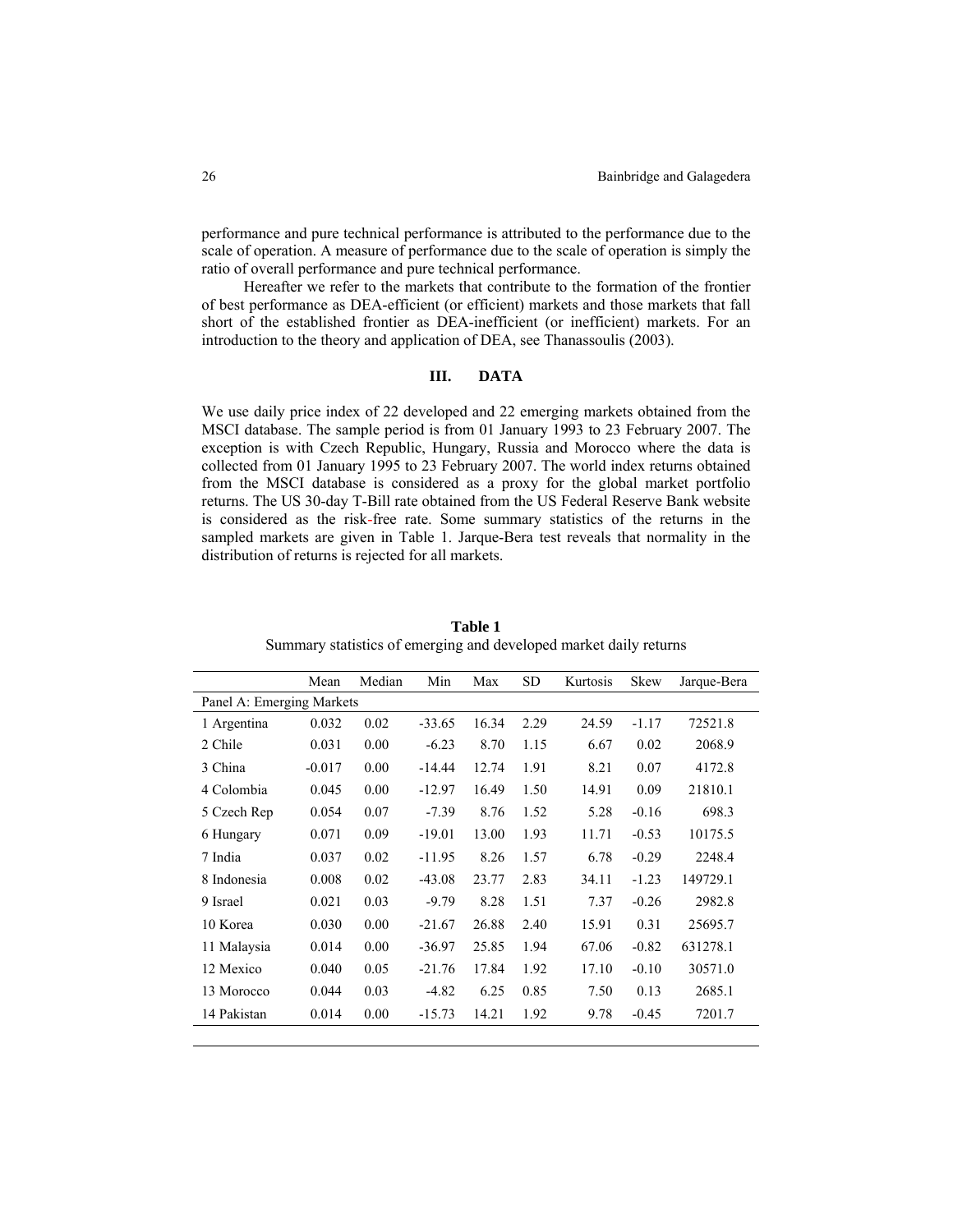|                            | Mean     | Median   | Min      | Max   | SD       | Kurtosis | Skew     | Jarque-Bera |
|----------------------------|----------|----------|----------|-------|----------|----------|----------|-------------|
| 15 Peru                    | 0.058    | 0.03     | $-9.34$  | 10.65 | 1.61     | 8.07     | $-0.08$  | 3960.0      |
| 16 Philippines             | 0.000    | $0.00\,$ | $-10.94$ | 21.97 | 1.70     | 17.73    | 0.90     | 33838.2     |
| 17 Poland                  | 0.070    | $0.02\,$ | $-11.59$ | 12.53 | 2.23     | 7.13     | $-0.16$  | 2643.3      |
| 18 Russia                  | 0.079    | 0.09     | $-28.10$ | 24.22 | 3.19     | 12.07    | $-0.37$  | 10948.5     |
| 19 South Africa            | 0.042    | 0.05     | $-13.02$ | 11.26 | 1.54     | 8.93     | $-0.44$  | 5529.6      |
| 20 Taiwan                  | 0.016    | $0.00\,$ | $-11.13$ | 7.40  | 1.73     | 5.74     | 0.03     | 1156.3      |
| 21 Thailand                | $-0.011$ | $-0.02$  | $-18.08$ | 18.10 | 2.17     | 13.50    | 0.66     | 17225.6     |
| 22 Turkey                  | 0.052    | 0.05     | $-27.42$ | 22.01 | 3.28     | 8.99     | $-0.24$  | 5554.2      |
| Panel B: Developed Markets |          |          |          |       |          |          |          |             |
| 1 Australia                | 0.038    | 0.04     | $-7.06$  | 7.37  | 1.08     | 5.55     | $-0.17$  | 1019.6      |
| 2 Austria                  | 0.039    | 0.04     | $-6.29$  | 4.88  | 1.07     | 5.43     | $-0.40$  | 1007.9      |
| 3 Belgium                  | 0.038    | 0.05     | $-6.39$  | 8.73  | 1.12     | 7.71     | 0.11     | 3422.1      |
| 4 Canada                   | 0.043    | 0.08     | $-9.72$  | 5.23  | 1.09     | 8.87     | $-0.64$  | 5550.6      |
| 5 Denmark                  | 0.054    | 0.06     | $-6.25$  | 5.56  | $1.11\,$ | 5.41     | $-0.28$  | 940.8       |
| 6 Finland                  | 0.076    | $0.08\,$ | $-20.07$ | 15.91 | 2.19     | 10.29    | $-0.47$  | 8299.6      |
| 7 France                   | 0.037    | $0.07\,$ | $-6.34$  | 5.96  | 1.22     | 5.28     | $-0.15$  | 814.7       |
| 8 Germany                  | 0.037    | 0.06     | $-7.78$  | 6.89  | 1.36     | 5.74     | $-0.20$  | 1177.7      |
| 9 Hong Kong                | 0.027    | $0.00\,$ | $-13.77$ | 16.01 | 1.59     | 12.51    | 0.05     | 13900.2     |
| 10 Ireland                 | 0.044    | 0.05     | $-7.98$  | 5.96  | 1.16     | 7.08     | $-0.41$  | 2657.8      |
| 11 Italy                   | 0.040    | 0.04     | $-7.11$  | 6.66  | 1.34     | 5.12     | $-0.06$  | 695.8       |
| 12 Japan                   | 0.012    | 0.00     | $-7.16$  | 12.27 | 1.39     | 6.50     | $0.20\,$ | 1908.1      |
| 13 Netherlands             | 0.037    | 0.06     | $-8.47$  | 6.57  | 1.21     | 7.08     | $-0.20$  | 2585.1      |
| 14 New Zealand             | 0.050    | $0.07\,$ | $-9.47$  | 7.21  | 1.29     | 7.01     | $-0.46$  | 2599.8      |
| 15 Norway                  | 0.026    | 0.05     | $-15.76$ | 11.03 | 1.30     | 13.16    | $-0.51$  | 16030.8     |
| 16 Portugal                | 0.038    | 0.03     | $-6.48$  | 5.07  | 1.06     | 5.75     | $-0.16$  | 1177.6      |
| 17 Singapore               | 0.025    | 0.04     | $-10.76$ | 11.85 | 1.33     | 11.16    | 0.12     | 10237.6     |
| 18 Spain                   | 0.052    | 0.06     | $-6.39$  | 7.01  | 1.28     | 5.49     | $-0.10$  | 960.3       |
| 19 Sweden                  | 0.057    | 0.06     | $-9.67$  | 11.41 | 1.58     | 6.58     | $-0.10$  | 1973.1      |
| 20 Switzerland             | 0.047    | 0.06     | $-7.10$  | 6.76  | 1.07     | 6.36     | $-0.12$  | 1746.3      |
| $21~\mathrm{UK}$           | 0.029    | 0.04     | $-5.27$  | 5.26  | 1.01     | 5.37     | $-0.18$  | 884.3       |
| <b>22 USA</b>              | 0.033    | 0.02     | $-6.97$  | 5.61  | 1.00     | 7.29     | $-0.12$  | 2836.2      |
| World market               | 0.031    | 0.06     | $-4.52$  | 4.60  | 0.78     | 6.08     | $-0.16$  | 1474.1      |

**Table 1 (continued)** 

Notes: The data range from 01 January 1993 to 23 February 2007. The exception is with Czech Republic, Hungary, Russia and Morocco where the data is collected from 01 January 1995 to 23 February 2007. Jarque-Bera statistic reveals that distributions of daily returns in all markets are non-normal.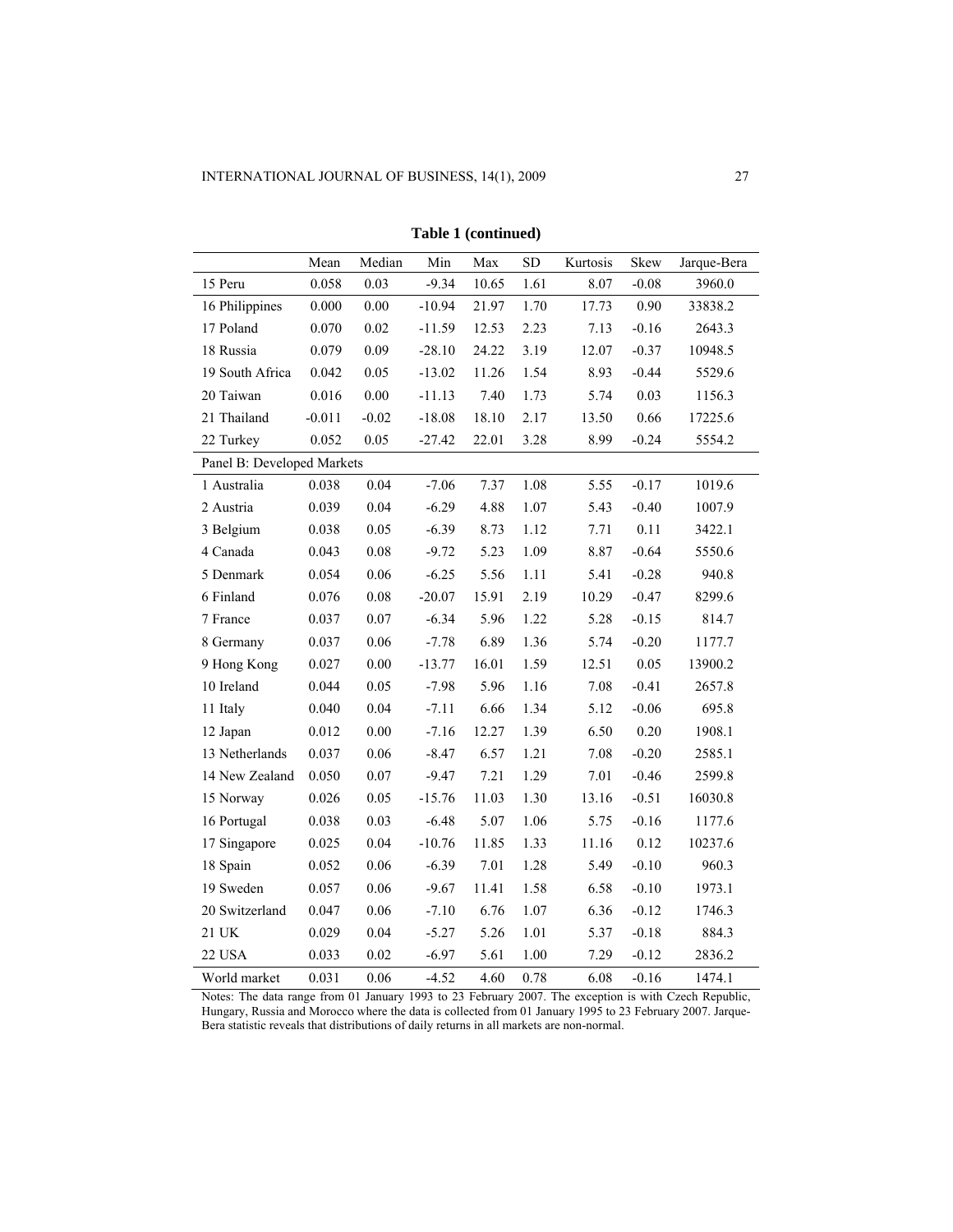## **IV. METHODOLOGY**

Our aim is to assess equity market performance from two behavioural perspectives: conventional and downside. The details of the input and output variables considered in the analysis is described next. The analysis considers different DEA models and their specification is described in section B.

# **A. Input- Output Variables**

The input variables measure four types of risk: *total risk*, *systematic risk*, *idiosyncratic risk* and *higher-order systematic risk*. 4 In the conventional framework standard deviation of returns measures total risk, the CAPM beta measures systematic risk, the standard deviation of the residuals in the market model estimates idiosyncratic risk and co-skewness measures higher-order systematic risk.<sup>5,6</sup> Their counterparts in the downside framework are: *total downside risk* measured as semi-deviation of returns, *systematic downside risk* as measured in the downside beta proposed by Bawa and Lindenberg (1977), *idiosyncratic downside risk* measured as standard deviation of the residuals in the downside market model and *higher-order systematic downside risk* as measured in downside co-skewness.<sup>7</sup> The input variables in the conventional (downside) framework are labelled IV1-IV4 (IV5-IV8). The variables and their corresponding labels are given in Table 2.

| Input variables                               |                                         |  |  |  |  |  |  |
|-----------------------------------------------|-----------------------------------------|--|--|--|--|--|--|
| Conventional framework                        | Downside framework                      |  |  |  |  |  |  |
| <b>IV1 CAPM</b> beta                          | IV5 Downside beta                       |  |  |  |  |  |  |
| (systematic risk)                             | (systematic downside risk)              |  |  |  |  |  |  |
| IV <sub>2</sub> Standard deviation of returns | <b>IV6</b> Semi-deviation of returns    |  |  |  |  |  |  |
| <i>(total risk)</i>                           | <i>(total downside risk)</i>            |  |  |  |  |  |  |
| IV3 Standard deviation of the market          | IV7 Standard deviation of the downside  |  |  |  |  |  |  |
| model residuals                               | market model residuals                  |  |  |  |  |  |  |
| <i>(idiosyncratic risk)</i>                   | <i>(idiosyncratic downside risk)</i>    |  |  |  |  |  |  |
| <b>IV4 Co-skewness</b>                        | <b>IV8</b> Downside co-skewness         |  |  |  |  |  |  |
| (higher-order systematic risk)                | (higher-order systematic downside risk) |  |  |  |  |  |  |
| Output variables                              |                                         |  |  |  |  |  |  |

**Table 2**  Input and output variables considered in the DEA models

OV1 Mean return (*average return)*

OV2 Proportion of positive returns to total number of returns observed (*proportion positive*)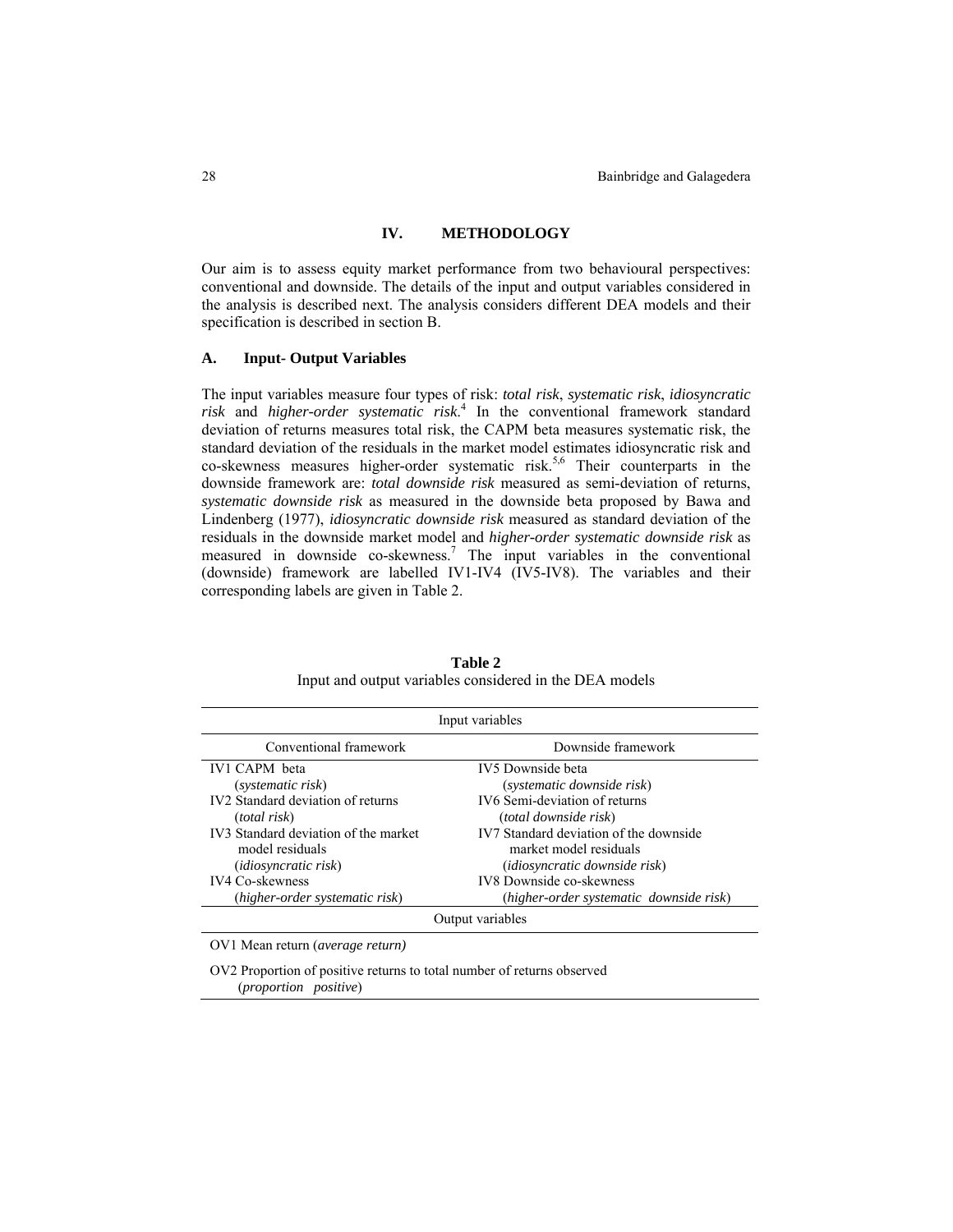We estimate the systematic downside risk in a model analogous to the traditional market model. We define downside market model as

$$
R_{it} - R_{ft} = \beta_i^D \min(R_{mt} - R_{ft}, 0) + \varepsilon_{it}
$$

where  $R_f$  is the risk-free rate,  $R_{it}$  is the return in equity market i and  $R_{mt}$  is the return in world market portfolio m in time period t. The Bawa and Lindenberg (1977) lower partial moment beta (downside beta) is given by

$$
E[(R_{it} - R_f)min(R_{mt} - R_f, 0)]/E[min(R_{mt} - R_f, 0)]^2
$$

and the downside co-skewness is defined as

$$
E[(R_{it}-R_f)\min(R_{mt}-R_f,0)^2]/E[\min(R_{mt}-R_f,0)]^3.
$$

Semi-deviation is defined as  $\sqrt{\sum_{i=1}^{\infty} (n^2 - \mu_i^2 \cdot \omega^2)/N}$  where  $\mu_i$  is the mean return of equity market i and N is the number of observations.

The two output variables are: average continuously compounded daily return (*average return*) and proportion of days out of 3690 observation days where equity market return is positive (*proportion positive*). The average return and proportion positive are labelled as OV1 and OV2 respectively. In the DEA performance-measure, high output values are preferred to low output values and low input values are preferred to high input values. We include 'proportion positive' as an output variable on the notion that generally, investors may prefer positive returns to negative returns and therefore a high 'proportion positive' value may be preferred to a low 'proportion positive' value.

It is a requirement in DEA that input and output variables take positive values. The average return for China and Thailand are negative and therefore a constant was added to the average returns (output variable) of all equity markets to make the mean return positive. Because of the translation invariance property in the chosen type of DEA model (BCC and input orientation) adding a constant to all values of an output variable does not affect DEA scores.<sup>8</sup> Further, we observe that certain pairs of input variables under a given framework are highly correlated. For example, the correlation between total risk (IV2) and idiosyncratic risk (IV3) is 0.90 (0.98) and between total downside risk (IV6) and idiosyncratic downside risk (IV7) is 0.96 (0.98) for developed (emerging) markets. DEA being a non-parametric technique does not suffer from multicollinearilty and therefore inclusion of correlated variables in the model is not a concern. Further, there is no evidence to suggest a strong association between highly correlated variables and changes in DEA-efficiency (Norman and Stoker, 1991).

## **B. DEA Model Specifications**

The DEA score which measures relative performance depends on the choice of the input-output variable set. A simple application of a DEA model that includes all input and output variables deemed relevant for the analysis could result in (i) overestimation of efficiency of some markets and (ii) underestimation of efficiency of some markets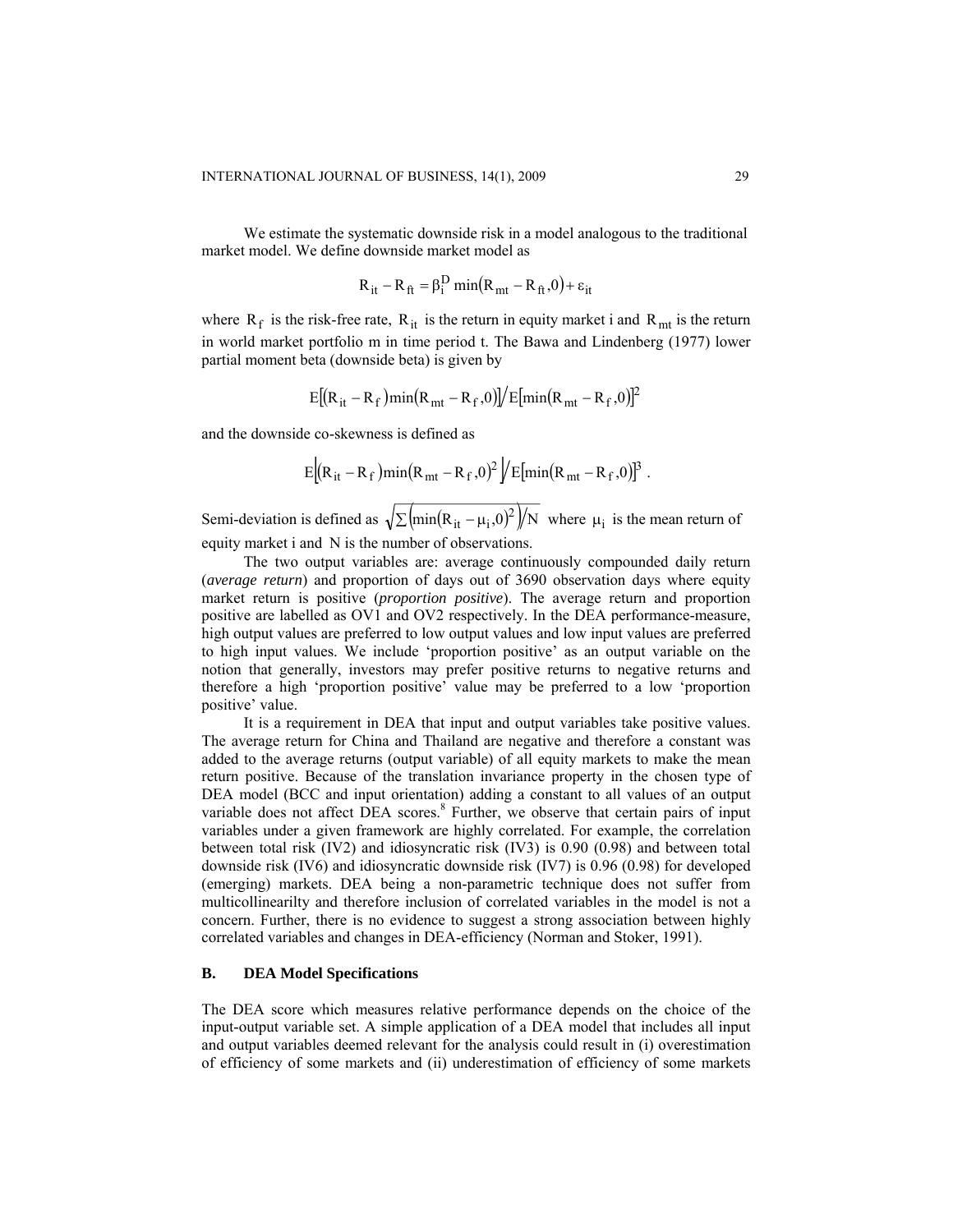that do not show extreme behaviour. In a given DEA model it is possible that a market may not show up as efficient even when it is performing well on average. To overcome such issues, studies of performance appraisal usually consider several DEA models. An analysis of several DEA models may reveal the overall behaviour of a market and the special features that may affect its performance (Gonzalez-Bravo, 2007). Therefore we consider several combinations of the input-output variables. Each DEA model is associated with a unique set of input-output variables. The DEA models considered in the analysis are presented in Table 3. Table 3 present sixteen DEA models (labelled C1- C16) used in the assessment of equity market performance in the conventional framework and sixteen model specifications (labelled D1-D16) used in the analysis in the downside framework. The input variable set of a model under the conventional (downside) framework is made up of the CAPM beta (downside beta) together with some combination of the other three input variables considered under that framework.<sup>9</sup> All models are solved for emerging and developed markets separately so that any issue such as level of integration thought to be different in the two types of markets may not violate the homogeneity requirement of markets being analysed. As a robustness check we solve the models with developed and emerging markets combined as well.

|                                    | Input variables |                        |     |     |                 |                    |     |     |                 |                 | Total no        |  |
|------------------------------------|-----------------|------------------------|-----|-----|-----------------|--------------------|-----|-----|-----------------|-----------------|-----------------|--|
| Model                              |                 | Conventional framework |     |     |                 | Downside framework |     |     | variables       |                 | of<br>variables |  |
|                                    | IV1             | IV <sub>2</sub>        | IV3 | IV4 | IV <sub>5</sub> | IV <sub>6</sub>    | IV7 | IV8 | OV <sub>1</sub> | OV <sub>2</sub> |                 |  |
| C1(D1)                             | ٦l              |                        |     |     |                 |                    |     |     |                 |                 | $\mathfrak{D}$  |  |
| C2(D2)                             |                 |                        |     |     |                 |                    |     |     |                 |                 |                 |  |
| C3(D3)                             |                 |                        |     |     |                 |                    |     |     |                 |                 |                 |  |
| C4(D4)                             |                 |                        |     |     |                 |                    |     |     |                 |                 |                 |  |
| C5(D5)                             |                 |                        |     |     |                 |                    |     |     |                 |                 |                 |  |
| C6(D6)                             |                 |                        |     |     |                 |                    |     |     |                 |                 | ,               |  |
| C7(D7)                             |                 |                        |     |     |                 |                    |     |     |                 |                 |                 |  |
| C8(D8)                             |                 |                        |     |     |                 |                    |     |     |                 |                 |                 |  |
| C9(D9)                             |                 |                        |     |     |                 |                    |     |     |                 |                 | 4               |  |
| C10(D10)                           | V               |                        |     |     |                 |                    |     |     |                 |                 | 4               |  |
| C11 (D11)                          | $\sqrt{}$       |                        |     |     |                 |                    |     |     |                 |                 | 5               |  |
| C12 (D12)                          | $\sqrt{2}$      |                        |     |     |                 |                    |     |     |                 |                 | 6               |  |
| C13(D13)                           | $\sqrt{ }$      |                        |     |     |                 |                    |     |     |                 |                 |                 |  |
| C14(D14)                           | $\sqrt{ }$      |                        |     |     |                 |                    |     |     |                 |                 |                 |  |
| C15(D15)                           | $\sqrt{}$       |                        |     |     |                 |                    |     |     |                 |                 |                 |  |
| C <sub>16</sub> (D <sub>16</sub> ) | V               |                        |     |     |                 |                    |     |     |                 |                 |                 |  |
|                                    |                 |                        |     |     |                 |                    |     |     |                 |                 |                 |  |

**Table 3**  Choice of input-output variables considered in the DEA models

Notes: Ci indicates DEA model i specified under the conventional framework and Di indicates model i specified under the downside framework. For example, in model C1 the input variable is IV1 and the output variable is OV1 and in model D1 the input variable is IV5 and the output variable is OV1. The input and output variables are defined in Table 2.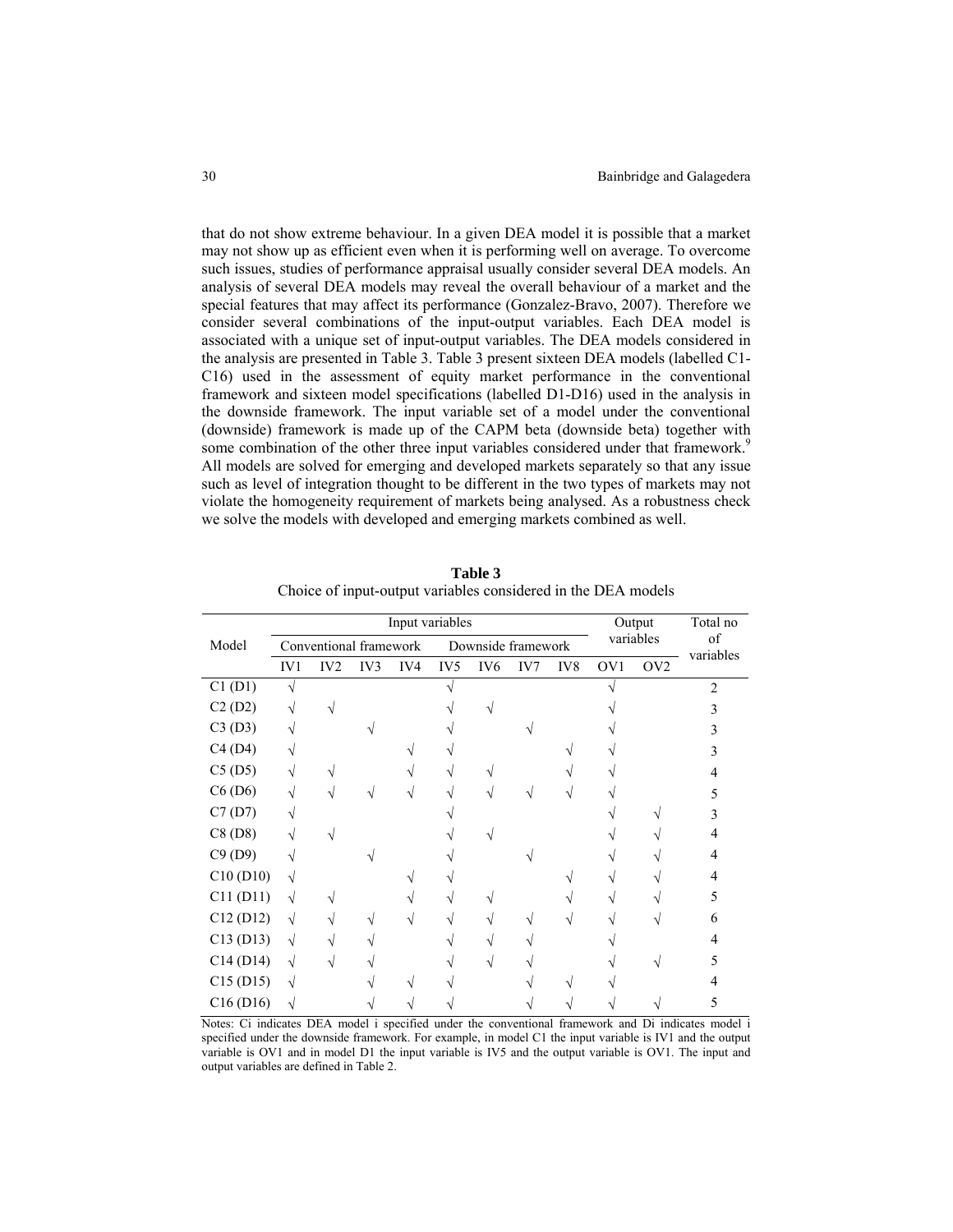Studies of performance evaluation of risky assets using DEA generally consider models with input orientation. For example, Murthi, Choi and Desai (1997), McMullen and Strong (1998) and Galagedera and Silvapulle (2002) when assessing mutual funds and Powers and McMullen (2000) when assessing securities using DEA assume input orientation and variable returns-to-scale. As we analyse a situation where output variables measure return characteristics and input variables measure risk characteristics we use input orientation DEA models. Then the resulting DEA scores reflect relative performance based on risk-adjusted return in a multi dimensional framework. Recall that in the performance measure (expression (1)) we may incorporate several risk measures and several return measures. A market that achieves a DEA-score of 100 per cent suggests that no other market or any combination of other markets may exceed its performance. All markets with 100 per cent score establish the frontier of best performance. If the DEA score of a market is less than 100 per cent, the score suggests the proportional reduction in the risk required, while maintaining the attained levels of return, to achieve 100 per cent DEA-efficiency or reach the established frontier of best performance. Higher the score the lesser the reduction in risk required to reach the frontier.

When classifying the units being assessed either as efficient or inefficient in DEA, Galagedera and Silvapulle (2003) in a simulation study of different types of production processes reveal that VRS specification appears to be a safer option in models with omitted variables. Hence, to guard against any adverse impact due to variables not considered in the analysis we impose the variable returns-to-scale assumption. In section VI.C we check robustness of the results by imposing the CRS assumption.

# **V. RESULTS AND DISCUSSION**

## **A. Performance under Individual Indicators**

First, we report the results of the analysis with single-output/single-input ratios (individual indicators). The two output variables and eight input variables considered in the analysis produce sixteen individual indicators (OV*i*/IV*j*: *i*=1,2; *j*=1,2,…,8). The equity market rankings based on the individual indicators for developed and emerging markets are given in Tables 4 and 5 respectively. The market with the highest (preferred) ratio is ranked 1 and the next highest ratio is ranked 2 and so on. The last column in Tables 4 and 5 gives the overall ranking based on the average individual ranks associated with the sixteen indicators. The overall ranking obtained through averaging may be considered as a global relative performance measure.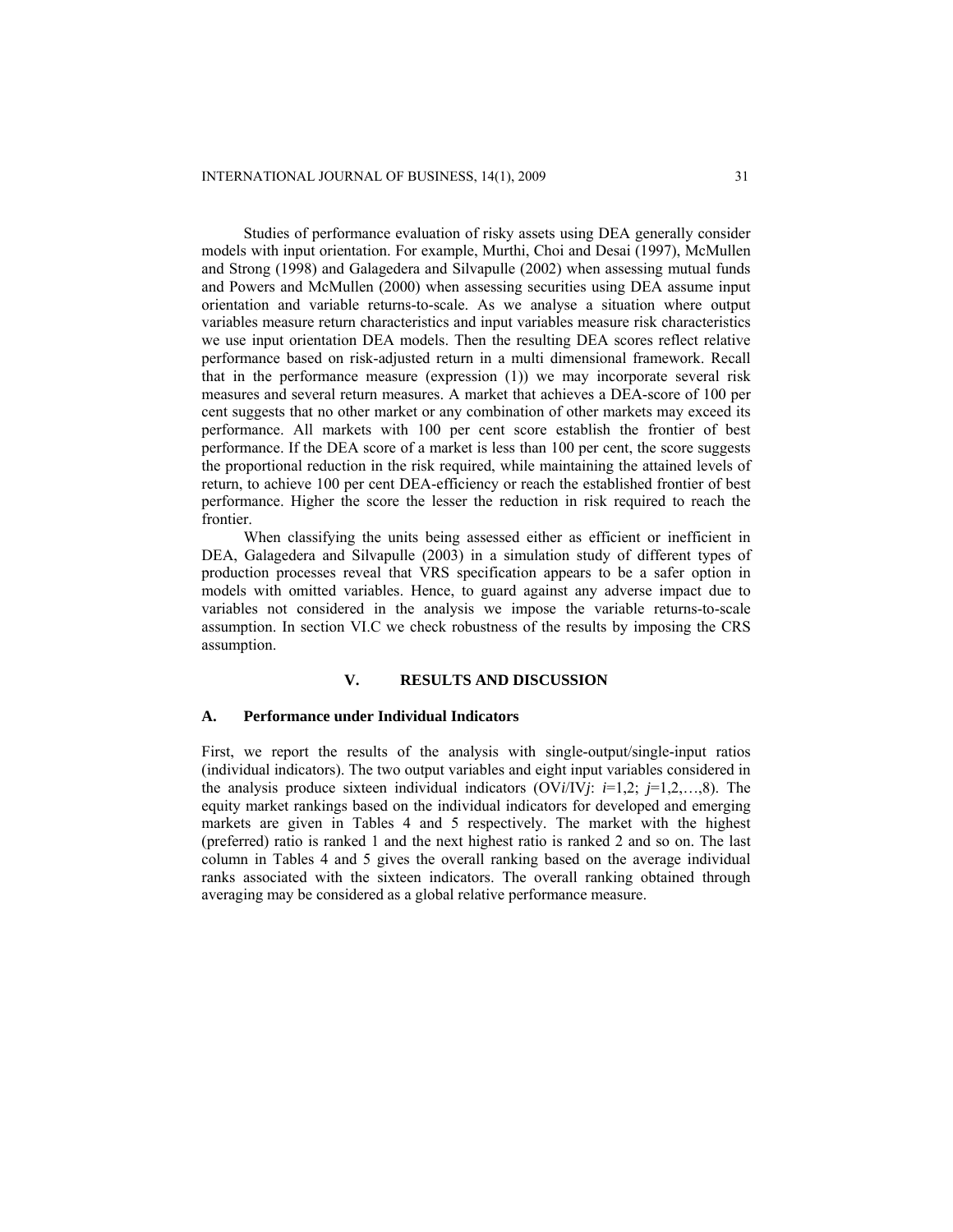Rank Market  $\overline{[OVI]}$ IV1] [OV1/ [OV1/ [OV1/ [OV1/ [OV1/ [OV1/ [OV2/ [OV2/ [OV2/ [OV2/ [OV2/ [OV2/ [OV2/ [OV2/ [OV2/ IV2 IV3] IV4 IV5] IV6] IV7] IV8] IV1] IV2 IV3] IV4 IV5] IV6] IV7] IV8] **Overall** rank Australia 2 8 13 18 2 6 11 3 2 7 13 18 2 6 11 3 5  $\sqrt{5}$ Austria 3 6 12 17 3 7 9 2 3 4 11 17 3 5 9 2 2  $\overline{2}$ Belgium 11 9 7 1 10 9 7 11 11 9 7 1 9 8 5 11 6 Canada 14 7 3 20 15 8 3 16 14 3 3 20 14 7 3 15 11 Denmark 6 4 8 16 5 5 5 6 6 8 10 16 6 9 10 7 7 Finland 22 22 22 13 22 22 22 22 22 22 22 15 22 22 22 22 22 France 18 12 5 14 18 13 8 18 18 12 5 13 18 12 7 18 14 Germany 21 17 10 7 21 18 14 21 21 17 8 7 21 18 13 20 19 Hong Kong 8 21 21 21 9 21 21 9 8 21 21 21 8 21 21 9 20 Ireland 7 10 14 8 7 10 12 5 7 10 14 8 7 10 12 5 9 Italy 15 15 16 15 14 15 16 14 15 18 15 14 15 17 16 14 18 Japan 12 20 20 6 12 20 20 8 10 19 20 6 11 19 20 8 17 Netherlands 17 11 6 5 17 11 10 17 17 11 6 5 17 11 8 17 13 New Zealand 1 16 19 3 1 16 18 1 1 15 19 3 1 15 17 1 10 10 Norway 9 14 15 22 8 14 15 10 9 14 16 22 10 14 15 10 15 Portugal 4 5 9 19 6 4 6 7 5 6 9 19 5 4 6 6 4 Singapore 5 18 18 2 4 17 19 4 4 16 18 2 4 16 18 4 12 Spain 16 13 11 12 16 12 13 15 16 13 12 12 16 13 14 16 16 Sweden 20 19 17 11 20 19 17 19 20 20 17 11 20 20 19 21 21 Switzerland 10 3 4 10 11 2 4 12 12 5 4 10 12 3 4 12 3  $\mathfrak{Z}$ UK 13 2 2 4 13 3 2 13 13 1 2 4 13 2 2 13 1 USA 19 1 1 9 19 1 1 20 19 2 1 9 19 1 1 19 8 8

**Table 4** Developed market ranking based on single output to single input ratios

Note: The output/input variables OV1-OV2 and IV1-IV8 are described in Table 2. Overall rank is based on average of ranks associated with the 16 individual indicators.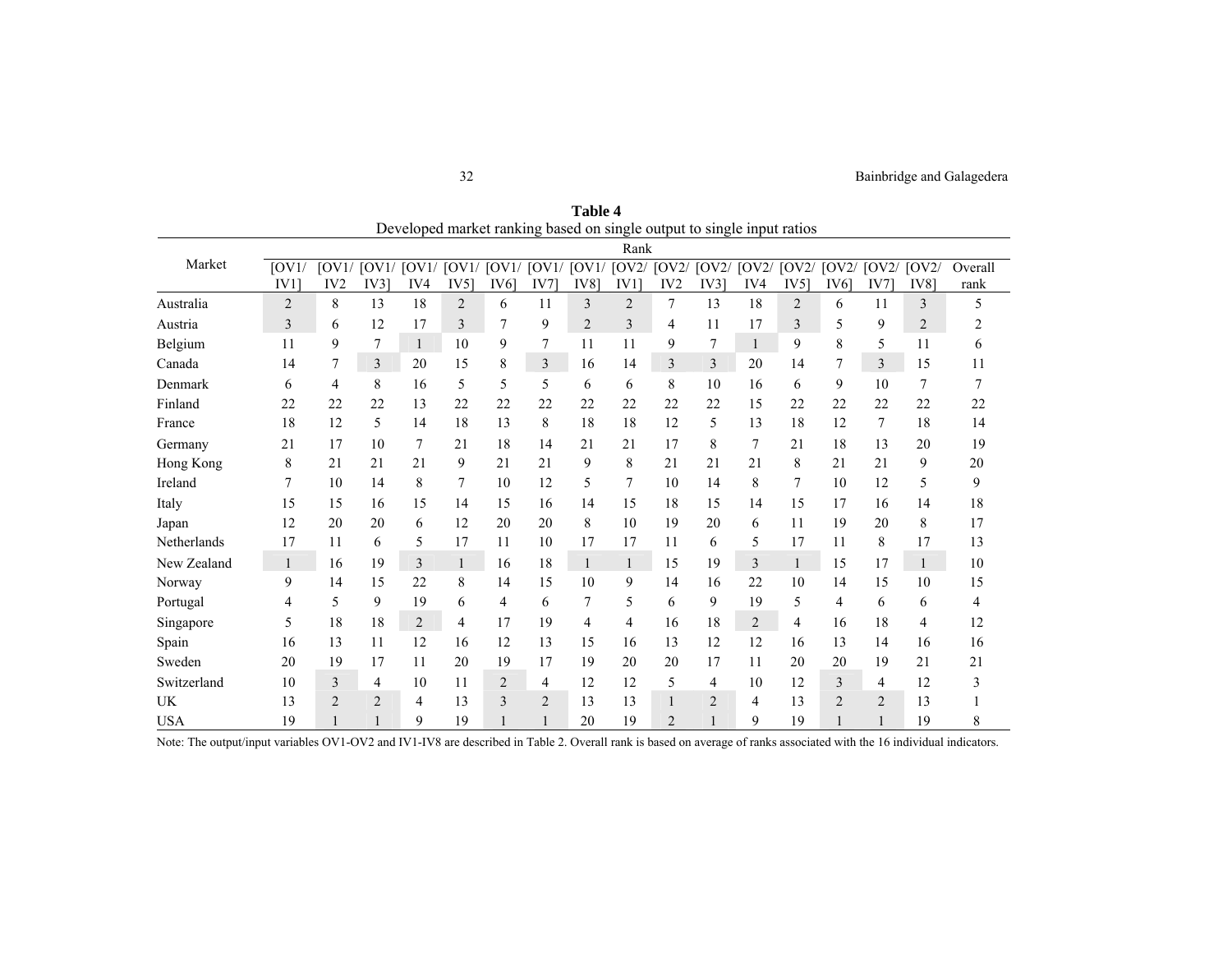INTERNATIONAL JOURNAL OF BUSINESS, 14(1), 2009

| Emerging market ranking based on single output to single input ratios |            |                 |                 |                |                |                 |                |              |                |                 |                |                |                |                |                |                                                                                     |                |
|-----------------------------------------------------------------------|------------|-----------------|-----------------|----------------|----------------|-----------------|----------------|--------------|----------------|-----------------|----------------|----------------|----------------|----------------|----------------|-------------------------------------------------------------------------------------|----------------|
|                                                                       |            |                 |                 |                |                |                 |                |              | Rank           |                 |                |                |                |                |                |                                                                                     |                |
| Market                                                                | [OVI/      |                 | $[OVI/$ $[OVI/$ |                |                |                 |                |              |                |                 |                |                |                |                |                | [OV1/ [OV1/ [OV1/ [OV1/ [OV1/ [OV2/ [OV2/ [OV2/ [OV2/ [OV2/ [OV2/ [OV2/ [OV2/ [OV2/ | Overall        |
|                                                                       | $IV1$ ]    | IV <sub>2</sub> | IV3             | IV4            | IV5            | IV <sub>6</sub> | <b>IV71</b>    | IV8]         | IV1            | IV <sub>2</sub> | IV31           | IV4            | IV5            | IV6            | <b>IV71</b>    | <b>IV8</b>                                                                          | rank           |
| Argentina                                                             | 20         | 17              | 16              | 22             | 21             | 17              | 16             | 20           | 20             | 17              | 17             | 22             | 20             | 18             | 17             | 20                                                                                  | 21             |
| Chile                                                                 | 12         | $\overline{2}$  | $\overline{2}$  | 11             | 11             | $\overline{2}$  | $\overline{c}$ | 14           | 13             | 2               | $\overline{2}$ | 11             | 13             | $\overline{2}$ | $\overline{2}$ | 13                                                                                  | 5              |
| China                                                                 | 13         | 16              | 17              | 5              | 15             | 16              | 17             | 12           | 10             | 13              | 13             | 4              | 12             | 13             | 13             | 10                                                                                  | 13             |
| Colombia                                                              | 4          | 4               | 6               | 8              | $\overline{3}$ | 4               | 5              | 4            | 4              | 6               | 6              | 9              | 4              | $\overline{4}$ | 6              | 5                                                                                   | 2              |
| Czech Rep                                                             | 10         | 3               | 3               | 6              | 10             | 3               | $\overline{3}$ | 11           | 12             | 3               | 5              | 7              | 10             | 3              | 5              | 12                                                                                  | 4              |
| Hungary                                                               | 17         | 9               | 9               | 12             | 16             | 9               | 9              | 15           | 18             | 11              | 11             | 13             | 17             | 12             | 11             | 16                                                                                  | 14             |
| India                                                                 | 3          | 7               | 8               | 9              | 4              | 7               | 8              | 3            | 3              | 7               | 7              | 10             | $\mathfrak{Z}$ | 8              | 7              | 4                                                                                   | $\mathfrak{Z}$ |
| Indonesia                                                             | 9          | 21              | 21              | 7              | 9              | 22              | 21             | 7            | 8              | 20              | 20             | 6              | 8              | 20             | 20             | 6                                                                                   | 16             |
| Israel                                                                | 19         | 8               | 5               | 4              | 19             | 8               | $\tau$         | 19           | 19             | 4               | $\overline{3}$ | 5              | 18             | 5              | 3              | 17                                                                                  | 10             |
| Korea                                                                 | 15         | 18              | 18              | 18             | 17             | 18              | 18             | 16           | 14             | 19              | 19             | 18             | 16             | 19             | 19             | 15                                                                                  | 19             |
| Malaysia                                                              | 7          | 15              | 15              | 20             | 7              | 14              | 15             | 8            | 6              | 14              | 14             | 19             | 7              | 14             | 14             | 8                                                                                   | 12             |
| Mexico                                                                | 22         | 11              | 10              | 21             | 22             | 12              | 10             | 22           | 22             | 12              | 9              | 21             | 22             | 11             | 9              | 22                                                                                  | 18             |
| Morocco                                                               | 1          | $\mathbf{1}$    | $\mathbf{1}$    | $\mathbf{1}$   | 1              | $\mathbf{1}$    | $\mathbf{1}$   | $\mathbf{1}$ | $\mathbf{1}$   | $\mathbf{1}$    | $\mathbf{1}$   | 1              | $\mathbf{1}$   | $\mathbf{1}$   | 1              | $\mathbf{1}$                                                                        | $\mathbf{1}$   |
| Pakistan                                                              | $\sqrt{2}$ | 14              | 14              | 3              | $\overline{2}$ | 15              | 14             | $\sqrt{2}$   | $\overline{2}$ | 15              | 15             | 3              | $\overline{2}$ | 15             | 15             | $\overline{2}$                                                                      | $\tau$         |
| Peru                                                                  | 8          | 5               | $\overline{7}$  | 14             | 8              | 5               | 6              | 9            | 9              | 8               | 8              | 14             | 9              | 7              | 8              | 11                                                                                  | 8              |
| Philippines                                                           | 5          | 12              | 12              | 10             | 5              | 11              | 12             | 5            | 5              | 9               | 10             | 8              | 5              | 9              | 10             | $\overline{3}$                                                                      | 6              |
| Poland                                                                | 14         | 13              | 13              | 15             | 12             | 13              | 13             | 13           | 15             | 16              | 16             | 15             | 14             | 16             | 16             | 14                                                                                  | 17             |
| Russia                                                                | 21         | 20              | 20              | 17             | 20             | 20              | 20             | 21           | 21             | 21              | 21             | 20             | 21             | 21             | 21             | 21                                                                                  | 22             |
| South Africa                                                          | 18         | 6               | $\overline{4}$  | 19             | 18             | 6               | 4              | 18           | 17             | 5               | 4              | 17             | 19             | 6              | 4              | 19                                                                                  | 11             |
| Taiwan                                                                | 6          | 10              | 11              | 13             | 6              | 10              | 11             | 6            | 7              | 10              | 12             | 12             | 6              | 10             | 12             | $\overline{7}$                                                                      | 9              |
| Thailand                                                              | 11         | 19              | 19              | $\overline{2}$ | 13             | 19              | 19             | 10           | 11             | 18              | 18             | $\overline{c}$ | 11             | 17             | 18             | 9                                                                                   | 15             |
| Turkey                                                                | 16         | 17              | 22              | 16             | 14             | 21              | 22             | 17           | 16             | 22              | 22             | 16             | 15             | 22             | 22             | 18                                                                                  | 20             |

**Table 5** 

Note: The output/input variables OV1-OV2 and IV1-IV8 are described in Table 2. Overall rank is based on average of ranks associated with the 16 individual indicators.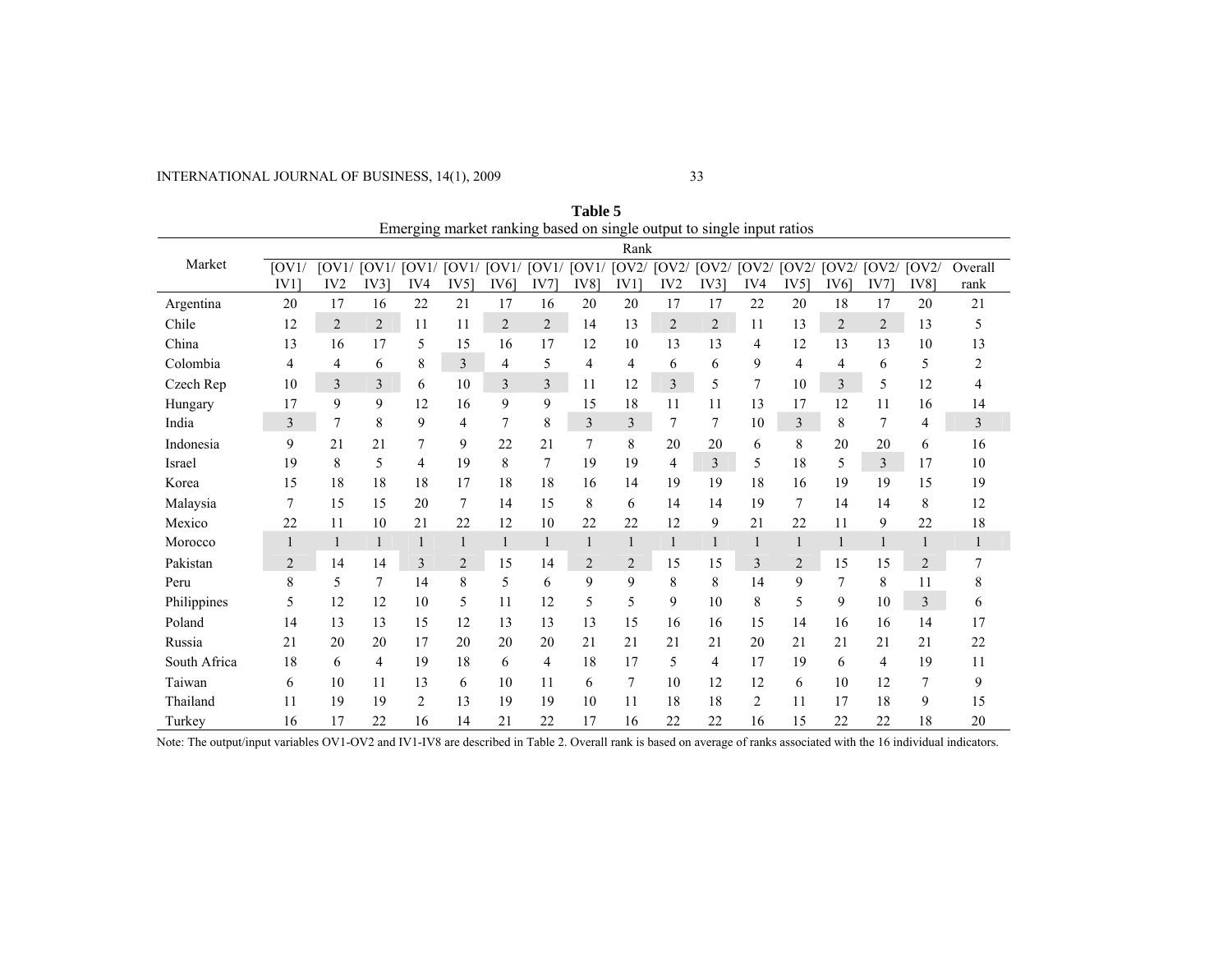The rankings reveal that the performance of a given equity market varies under different risk adjusted performance scenarios reflected by the pairs of variables used to construct the individual indicators. For example, the first row of Table 4 reveals that Australia is ranked 2 under four indicators (OV1/IV1, OV1/IV5, OV2/IV1 and OV2/IV5) and ranked 18 under OV1/IV4 and OV2/IV4. Under the other ten individual indicators the rank for Australia varies between 3 and 13. There is evidence that some markets may be ranked consistently either at the bottom or at the top. For example, Finland is ranked 22 (last) under fourteen of the sixteen ratios. Table 5 reveals that Morocco is ranked 1 under all 16 individual indicators. Further, there is evidence that markets that indicate good overall performance may not necessarily register the top rank under any of the individual indicators. As shown in the last column in Table 4, Austria is ranked 2 overall and is not ranked 1 under any individual indicator. Among the emerging markets Colombia registers the second best average ranking after Morocco. However, Colombia is not ranked 1 or 2 under any individual indicator and is ranked 3 only under one individual indicator.

As evident in Table 4, the top rank of developed markets is spread across 4 markets. The developed markets that register the top rank are Belgium (2 times), New Zealand (6 times), UK (1 time) and USA (7 times). UK is ranked 2 or 3 seven times followed by Australia (6 times) and Austria (6 times). Canada gets ranked either 2 or 3 on five occasions followed by Switzerland (3 times), New Zealand (2 times) and Singapore (2 times). USA is ranked 2 or 3 once. In other words, eight developed markets are ranked either 2 or 3 at least once under the sixteen individual indicators. Table 5 entries reveals that the top rank does not appear to spread across the emerging markets- the top rank is always registered by Morocco. However, seven emerging markets register rank 2 or 3 at least once under the sixteen individual indicators: Chile (8 times), Colombia (1 time), Czech Republic (6 times), India (4 times), Israel (2 times), Pakistan (8 times), Philippines (1 time) and Thailand (2 times).

Of the sampled emerging markets the best global relative performance is recorded for Morocco and that for developed markets is recorded for UK. Among the emerging (developed) markets Russia (Finland) registers the lowest ranking. Generally, there is no positive association between the global relative performance and the number of times the market is ranked high  $(1, 2 \text{ or } 3)$  under the individual indicators. This is an indication that equity markets assessed with different single input and single output variable sets may produce varying performance levels. In this study we investigate equity market performance with different multiple input and multiple output variable combinations and this is done by using the nonparametric technique- DEA.

#### **B. Performance under DEA**

Here we discuss the DEA scores of emerging and developed markets computed in the thirty-two models given in Table 3 under the assumption of VRS and input orientation. The DEA model (BCC input orientation) that we use in the analysis gives the freedom to choose weights to both input and output variables of a market to maximise its performance and therefore it is possible that some markets may attain high scores (over estimation) due to particular combinations of the input-output variables. Underestimation of performance is also possible and that may stem from overlooking general behaviour to extreme behaviour (Gonzales-Bravo, 2007). Therefore we do not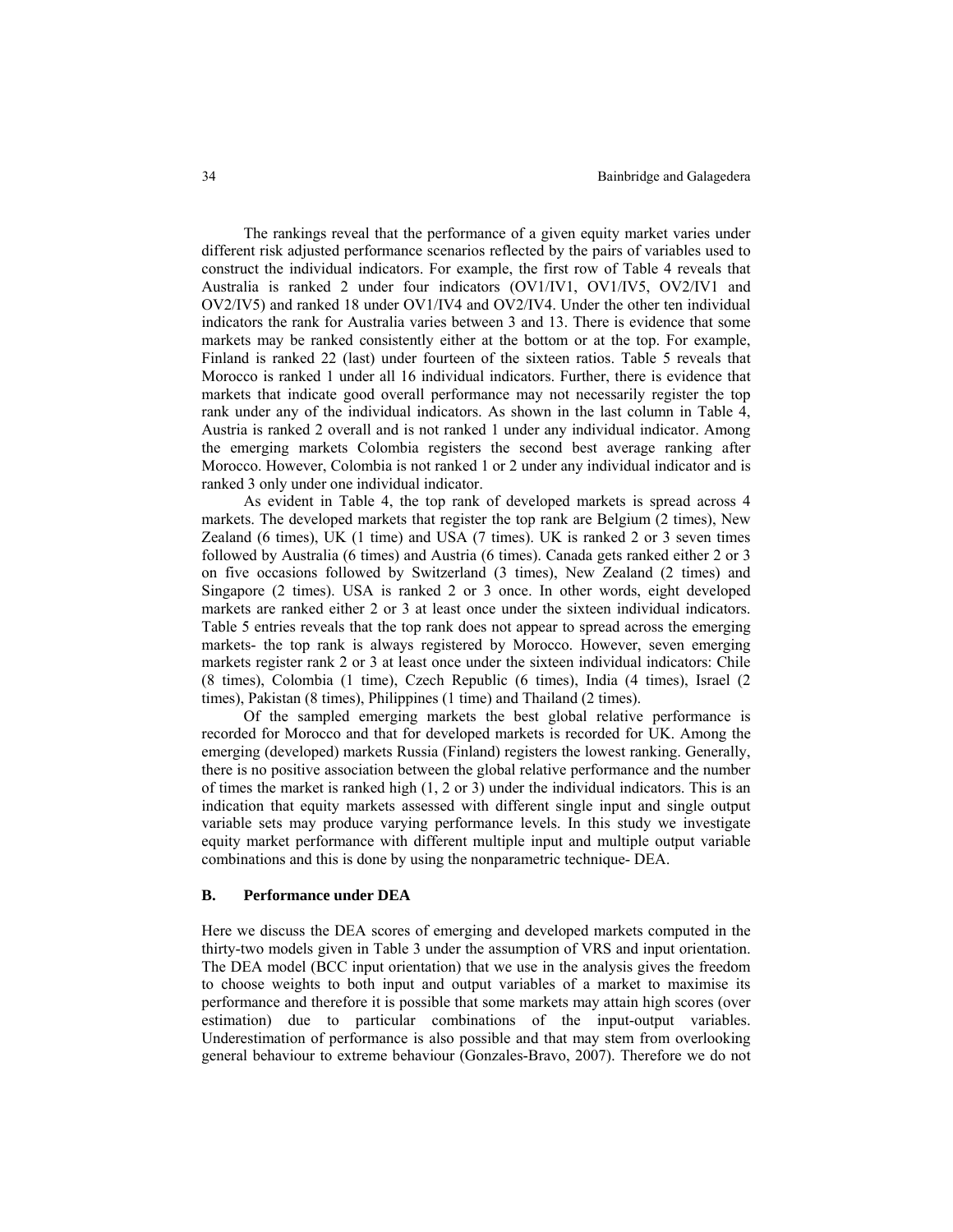concentrate on relative performance of individual equity markets. Our aim is to investigate the influence of certain input variables under the conventional and downside frameworks on DEA-efficiency of equity markets. We investigate this based on average performance (average DEA-efficiency score) rather than relying on the efficiency scores of individual equity markets. Hence choice of weights or role of extreme behaviour is not a concern here.

| Table 6                                                     |
|-------------------------------------------------------------|
| Summary of DEA efficiency of developed and emerging markets |

|                                                                                   |                          |                                 | Developed markets | Emerging markets                             |                         |      |           |                  |
|-----------------------------------------------------------------------------------|--------------------------|---------------------------------|-------------------|----------------------------------------------|-------------------------|------|-----------|------------------|
| $Model \frac{\overline{N} \times \overline{N}}{\overline{N} \times \overline{N}}$ |                          | $\overline{AP}$                 | <b>SD</b>         | <b>BPMs</b>                                  | <b>NBPM</b>             | AP   | <b>SD</b> | <b>BPMs</b>      |
|                                                                                   |                          | Panel A: Conventional framework |                   |                                              |                         |      |           |                  |
| C <sub>1</sub>                                                                    | $\overline{4}$           | 62.9                            | 25.0              | 1,5,6,14                                     | $\overline{\mathbf{3}}$ | 32.7 | 37.7      | 13,17,18         |
| C <sub>2</sub>                                                                    | 9                        | 90.4                            | 10.2              | 1,2,5,6,14,16,20,21,22                       | $\overline{4}$          | 60.4 | 23.9      | 6, 13, 17, 18    |
| C <sub>3</sub>                                                                    | $\boldsymbol{7}$         | 89.6                            | 10.4              | 1,2,5,6,14,20,22                             | $\overline{4}$          | 61.8 | 23.7      | 6, 13, 17, 18    |
| C4                                                                                | 6                        | 75.0                            | 21.4              | 1,3,5,6,14,17                                | $\overline{4}$          | 48.2 | 32.4      | 6, 13, 17, 18    |
| C <sub>5</sub>                                                                    | 11                       | 92.8                            | 9.2               | 1,2,3,5,6,14,16,17,20,21,22                  | $\overline{\mathbf{4}}$ | 63.1 | 23.1      | 6, 13, 17, 18    |
| C6                                                                                | 11                       | 93.1                            | 9.0               | 1, 2, 3, 5, 6, 14, 16, 17, 20, 21, 22        | $\overline{\mathbf{4}}$ | 64.4 | 22.8      | 6, 13, 17, 18    |
| $\rm C7$                                                                          | 5                        | 70.4                            | 25.6              | 1,4,5,6,14                                   | 5                       | 39.8 | 39.3      | 5, 6, 13, 17, 18 |
| $\mbox{C}8$                                                                       | 11                       | 91.5                            | 10.3              | 1,2,4,5,6,14,16,19,20,21,22                  | 5                       | 64.4 | 25.5      | 5, 6, 13, 17, 18 |
| C9                                                                                | 9                        | 91.0                            | 10.4              | 1,2,4,5,6,14,19,2022                         | 5                       | 65.7 | 25.6      | 5, 6, 13, 17, 18 |
| C10                                                                               | 8                        | 79.3                            | 21.6              | 1,3,4,5,6,14,17,19                           | 5                       | 53.8 | 32.2      | 5, 6, 13, 17, 18 |
| C11                                                                               | 13                       | 93.6                            | 9.2               | 1, 2, 3, 4, 5, 6, 14, 16, 17, 19, 20, 21, 22 | 5                       | 67.2 | 24.3      | 5, 6, 13, 17, 18 |
| C12                                                                               | 13                       | 94.3                            | 8.7               | 1,2,3,4,5,6,14,16,17,19,20,21,22             | 5                       | 68.3 | 24.4      | 5, 6, 13, 17, 18 |
| C13                                                                               | 9                        | 90.7                            | 10.1              | 1,2,5,6,14,16,20,21,22                       | $\overline{\mathbf{4}}$ | 61.8 | 23.7      | 6, 13, 17, 18    |
| C14                                                                               | 11                       | 91.6                            | 10.2              | 1,2,4,5,6,14,16,19,20,21,22                  | 5                       | 65.7 | 25.7      | 5, 6, 13, 17, 18 |
| C15                                                                               | 10                       | 92.7                            | 9.2               | 1,2,3,5,6,14,17,20,21,22                     | $\overline{4}$          | 64.4 | 22.8      | 6, 13, 17, 18    |
| C16                                                                               | 12                       | 94.0                            | 8.9               | 1,2,3,4,5,6,14,17,19,20,21,22                | 5                       | 68.3 | 24.4      | 5, 6, 13, 17, 18 |
| Panel B: Downside framework                                                       |                          |                                 |                   |                                              |                         |      |           |                  |
| D1                                                                                | $\overline{\mathcal{L}}$ | 64.3                            | 24.2              | 1,5,6,14                                     | 3                       | 29.5 | 38.6      | 13,17,18         |
| D2                                                                                | 8                        | 90.1                            | 10.1              | 1,5,6,14,16,20,21,22                         | $\overline{\mathbf{4}}$ | 58.8 | 24.8      | 6, 13, 17, 18    |
| D <sub>3</sub>                                                                    | $\sqrt{ }$               | 90.2                            | 10.3              | 1,2,5,6,14,20,22                             | $\overline{4}$          | 61.2 | 23.8      | 6, 13, 17, 18    |
| D <sub>4</sub>                                                                    | 5                        | 65.2                            | 24.2              | 1,2,5,6,14                                   | $\overline{3}$          | 29.5 | 38.6      | 13, 17, 18       |
| D <sub>5</sub>                                                                    | 9                        | 90.4                            | 10.0              | 1,2,5,6,14,16,20,21,22                       | $\overline{4}$          | 58.8 | 24.8      | 6, 13, 17, 18    |
| D <sub>6</sub>                                                                    | 9                        | 90.8                            | 9.9               | 1,2,5,6,14,16,20,21,22                       | $\overline{4}$          | 61.3 | 23.9      | 6, 13, 17, 18    |
| D7                                                                                | 5                        | 71.0                            | 25.0              | 1,4,5,6,14                                   | 5                       | 36.4 | 40.4      | 5, 6, 13, 17, 18 |
| D <sub>8</sub>                                                                    | 11                       | 91.7                            | 10.3              | 1,2,4,5,6,14,16,19,20,21,22                  | 5                       | 63.0 | 26.4      | 5, 6, 13, 17, 18 |
| D <sub>9</sub>                                                                    | 9                        | 91.4                            | 10.4              | 1,2,4,5,6,14,19,20,22                        | 5                       | 65.2 | 25.8      | 5, 6, 13, 17, 18 |
| D10                                                                               | 6                        | 72.2                            | 24.8              | 1,2,4,5,6,14                                 | 5                       | 36.4 | 40.4      | 5, 6, 13, 17, 18 |
| D11                                                                               | 11                       | 91.9                            | 10.2              | 1,2,4,5,6,14,16,19,20,21,22                  | 5                       | 63.0 | 26.4      | 5, 6, 13, 17, 18 |
| D12                                                                               | 11                       | 92.0                            | 10.0              | 1,2,4,5,6,14,16,19,20,21,22                  | 5                       | 65.2 | 25.8      | 5, 6, 13, 17, 18 |
| D13                                                                               | 9                        | 90.5                            | 10.2              | 1,2,5,6,14,16,20,21,22                       | $\overline{4}$          | 61.3 | 23.9      | 6, 13, 17, 18    |
| D14                                                                               | 11                       | 91.9                            | 10.2              | 1,2,4,5,6,14,16,19,20,21,22                  | 5                       | 65.2 | 25.8      | 5, 6, 13, 17, 18 |
| D15                                                                               | 8                        | 90.5                            | 10.1              | 1,2,5,6,14,20,21,22                          | $\overline{4}$          | 61.2 | 23.8      | 6, 13, 17, 18    |
| D16                                                                               | 10                       | 91.7                            | 10.2              | 1,2,4,5,6,14,19,20,21,22                     | 5                       | 65.2 | 25.8      | 5, 6, 13, 17, 18 |

Notes: The markets and their corresponding labels are given in Table 1. NBPM is the number of best performing (DEA-efficient) markets, AP is the average performance (average of 22 DEA scores), SD is the standard deviation of 22 DEA scores and BPMs are the best performing markets.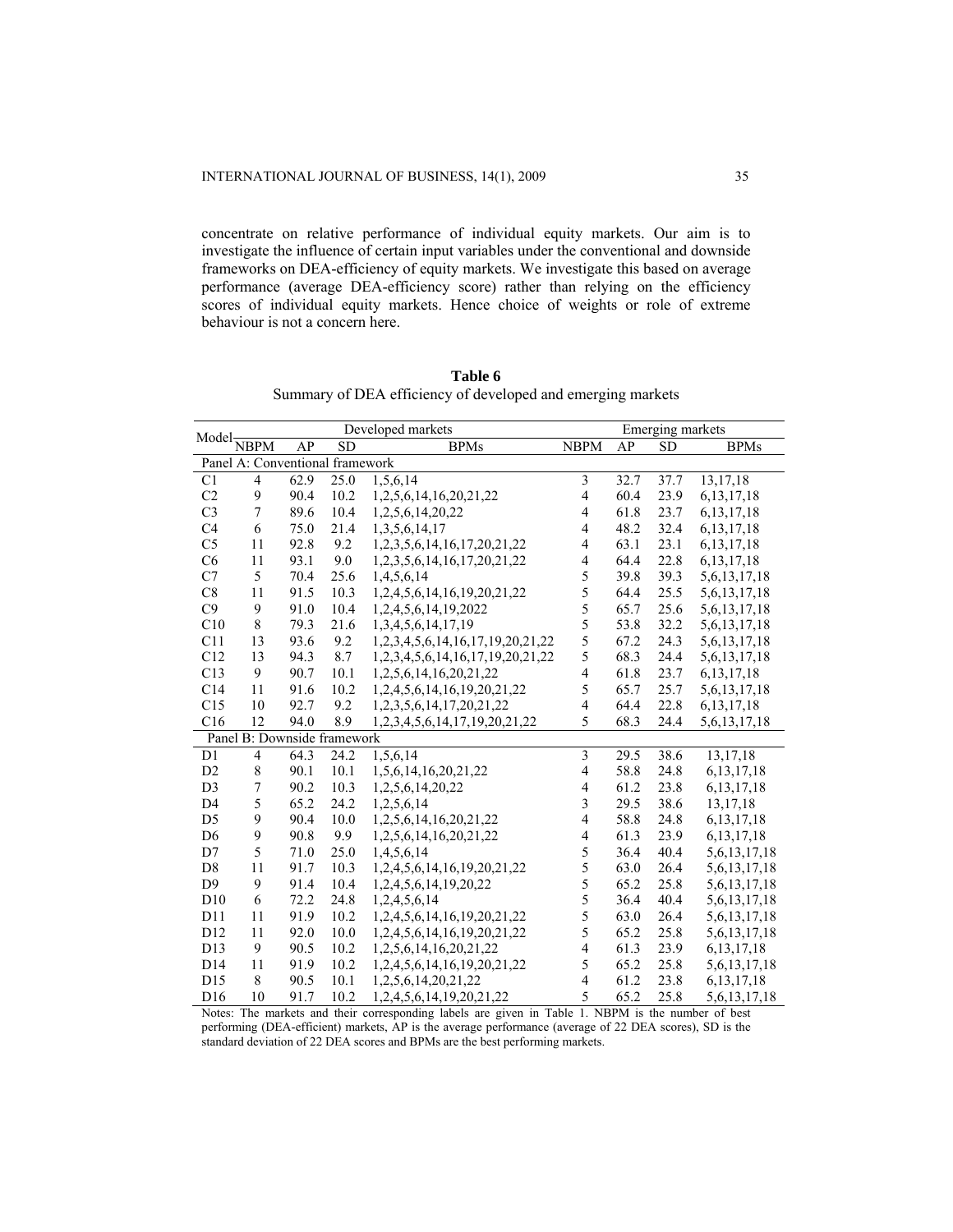Under a given framework we investigate sixteen DEA models. Table 6 gives the number of equity markets deemed DEA-efficient, the average and the standard deviation of DEA scores, and the labels of the markets deemed DEA-efficient under each DEA model under a given framework and by market type. The score of an efficient market is 100 and inefficient markets are assigned scores less than 100. Panel A (Panel B) of Table 6 gives the results of the analysis under the conventional (downside) framework.

## **1. Developed versus Emerging Markets**

The results reported in Table 6 reveals that the average performance of developed markets ranges from  $62.9$  (C1) and  $94.3$  (C12) whereas the range for emerging markets is between 29.5 (D1 and D4) and 68.3 (C12 and C14). Further, in a given DEA model the number of developed markets labelled efficient is always higher than the number labelled efficient for emerging markets. This is an indication that the number of developed markets close to the frontier of their best performance may be more than the number of emerging markets that may lie close to their frontier of best performance.

The average performance of developed (emerging) markets in the 16 models under the conventional framework and in the 16 models under the downside framework is 87.1 and 85.4 (59.4 and 55.1) respectively.<sup>10</sup> These observations suggest that overall performance of emerging and developed markets is consistent across the conventional and downside frameworks.

Generally, for developed markets the number of markets deemed efficient and the average performance in the models under the conventional framework is higher than in the corresponding models in the downside framework. Overall there appears to be a strong positive association between the number of efficient developed markets and average performance (correlation coefficient is 0.89 and 0.88 under the conventional and downside frameworks respectively). The association between the number of efficient emerging markets and average performance is low (the association under the conventional and downside frameworks is 0.46 and 0.48 respectively). This low association is not surprising given that the best performing emerging market set is stable across the DEA models considered in the analysis.

## **2. Conventional Framework versus Downside Framework**

Table 6 entries reveal that the average performance varies considerably with the choice of the input variable set. For example, for developed (emerging) markets the average performance under model C1 is 62.9 (32.7) where as under model C2, the average performance is 90.4 (60.4). A similar observation is made in the results under the downside framework. A striking observation here is the variation in the number of efficient developed markets and the lack of variation in the number of efficient emerging markets across different DEA models. For example, in model C7 five developed markets are deemed efficient where as in model C12 the number of efficient developed markets is thirteen. In the case of emerging markets the number efficient under C7 and C12 is the same at 5. This is uncovered in the analysis of the results under the downside framework as well. A reason for the small number of efficient markets in C12 may be that the emerging market Morocco, which appears to be an outlier (is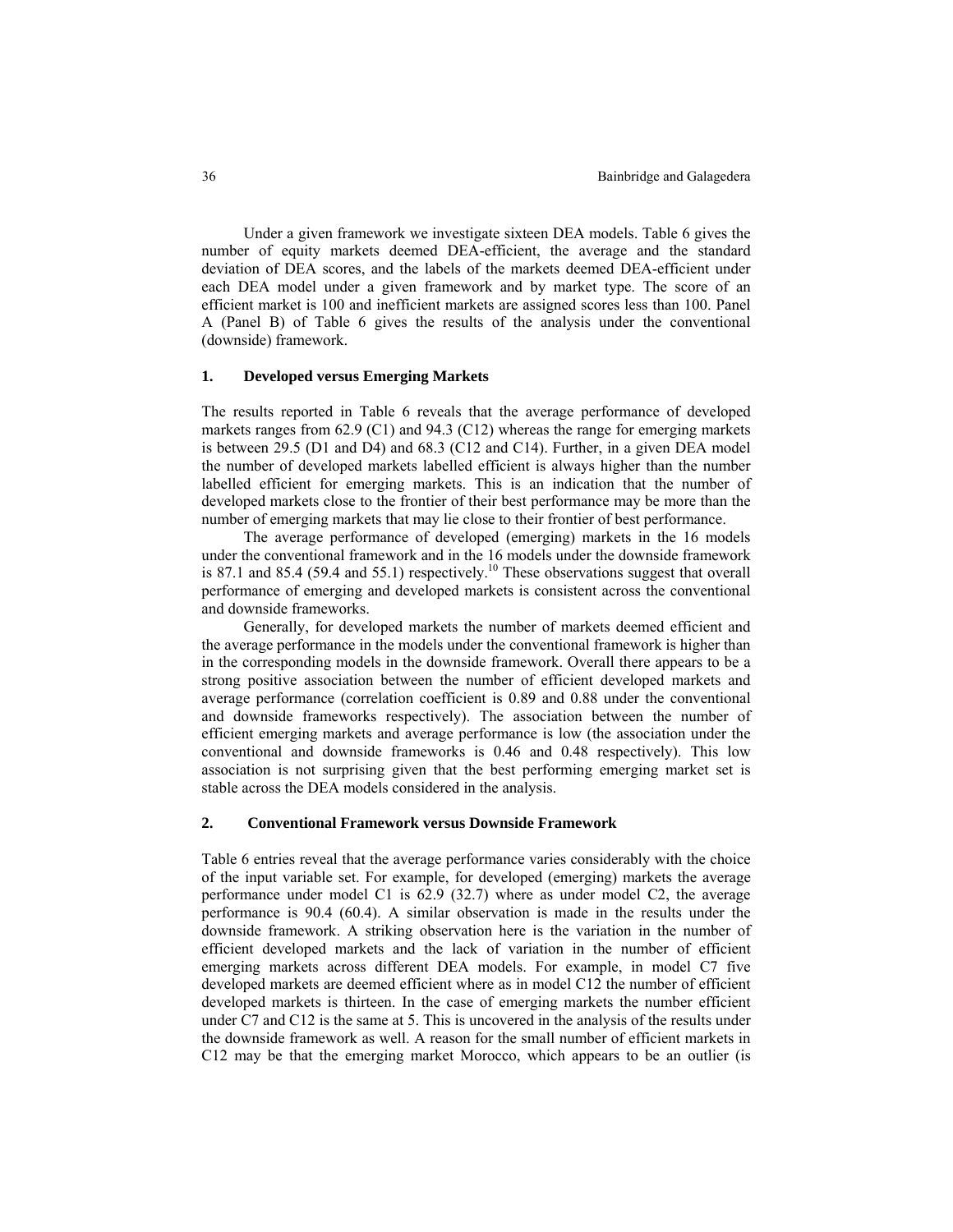ranked top under each of the 16 individual indicators) influence the DEA-efficiency scores of some other emerging markets. We investigate this issue in section VI.A.

The average performance of equity markets reported in Panel A of Table 6 is similar to those of Panel B. This is an indication that the relative performance of equity markets when assessed using DEA under the conventional framework may be not very different from the relative performance when measured under the downside framework. Supporting evidence of this was found when we investigate this at the individual market level. This brings us to the question whether there is any association between DEA-efficiency and the performance revealed under individual indicators.

## **C. DEA Relative Efficiency versus Individual Indicator Performance**

Here we discuss the association between the results obtained with individual indicators and different DEA models. More specifically, we investigate the number of times a given market is deemed efficient under the sixteen DEA models and the number of times that market is ranked 1, 2 or 3 under the sixteen individual indicators.

With developed markets (i) we observe a weak positive association (correlation coefficient is 0.21) between the number of times a market is deemed efficient under the sixteen DEA models and the number of times the market is ranked 1, 2 or 3 under the sixteen individual indicators and (ii) no association (correlation coefficient is -0.01) between the number of times a market is deemed efficient under the sixteen DEA models and its global relative performance. However, with emerging markets we observe the opposite. That is (i) no association (correlation is -0.09) between the number of times a market is deemed efficient under the sixteen DEA models and the number of times the market is ranked 1, 2 or 3 under the sixteen individual indicators and (ii) a positive association (correlation coefficient is 0.47) between the number of times a market is deemed efficient under the sixteen DEA models and its global relative performance.

# **D. Effect of Input Variables on DEA Efficiency**

## **1. Developed Markets**

In all DEA models considered in the analysis either the CAPM beta or the downside beta is included as an input variable. Therefore the effect of input variables discussed here is subject to one of systematic risk and systematic downside risk being in the DEA model.

First, we discuss the effect of total risk on DEA efficiency sore. The effect of total risk is assessed by comparing, other things being equal, the efficiency scores in models that include total risk as an input variable and the efficiency scores of models that does not include total risk as an input variable. In particular, we compare the efficiency scores of C1 with C2, C4 with C5, C7 with C8 and C10 with C11. The results given in Panel A of Table 6 reveal that total risk does affect the efficiency scores of developed markets. When total risk is included as an input variable in the DEA model a substantial increase in the number of efficient markets is observed thereby causing an increase in average efficiency. For example, the variable set of C1 consists of CAPM beta and average return and in C2 the variable set of C1 is augmented by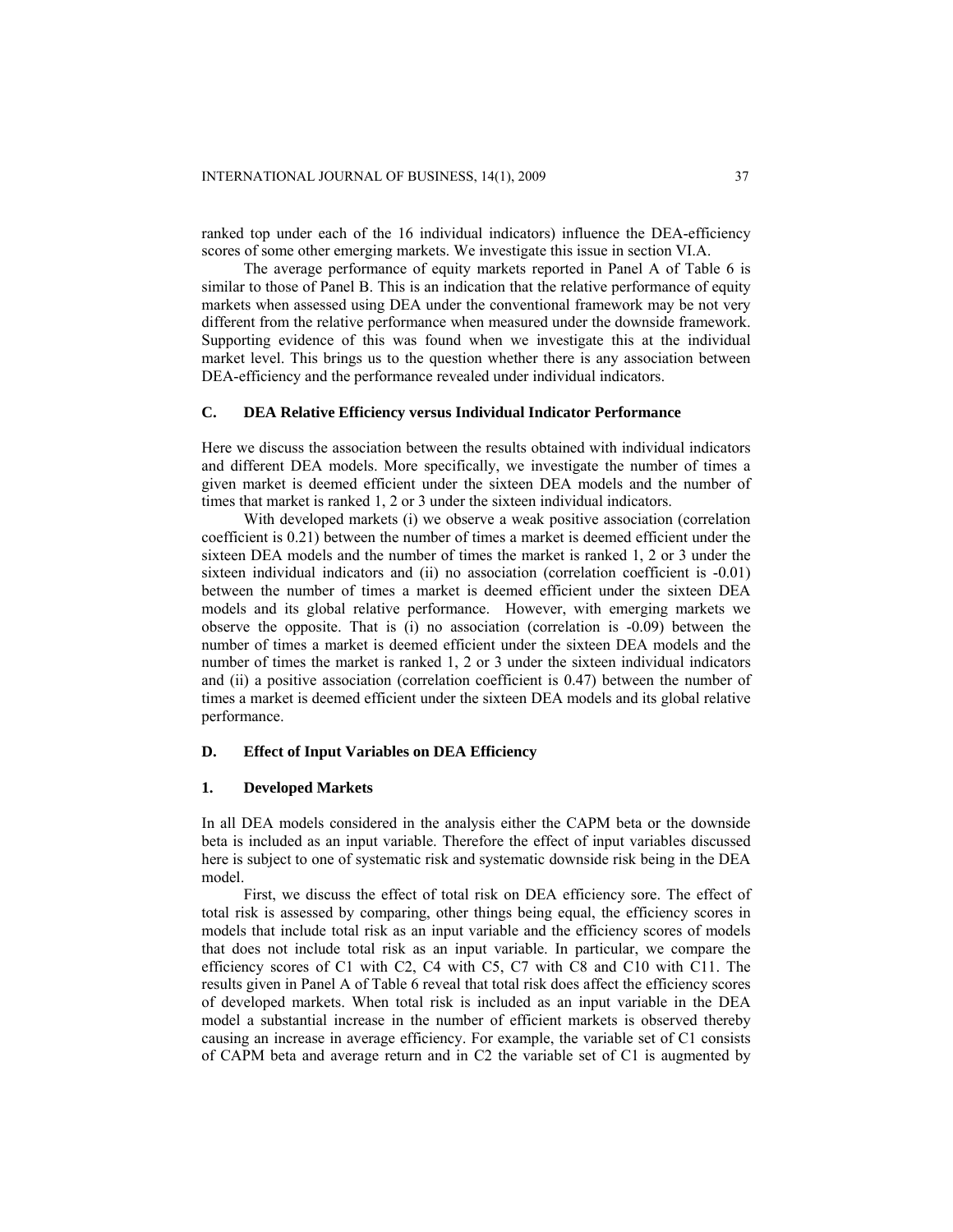including total risk as an input variable. The results reveal that the average efficiency of developed markets increases from 62.9 in C1 to 90.4 in C2 and the number of efficient markets also increase substantially from 4 in C1 to 9 in C2. The increase in efficiency is observed irrespective of which other input variable/s are in the model. Therefore total risk may be considered as a factor that affects DEA-efficiency score of developed markets.

Idiosyncratic risk also affects the relative performance of developed markets. Comparison of efficiency scores of C1 with C3 suggests that idiosyncratic risk as an input variable has a tendency to increase the number of developed markets labelled efficient than otherwise thereby causing an increase in average efficiency. However inclusion of idiosyncratic risk when total risk is already in the model does not bring about a significant change in average efficiency or efficiency set. This can be seen when efficiency scores of C5 is compared with C6 and that of C11 is compared with C12. Therefore when analysing developed market efficiency under the conventional framework using DEA, it may be sufficient to include only one of total risk and idiosyncratic risk in the DEA model. High correlation between total risk and idiosyncratic risk (correlation coefficient is 0.99) explains this result.

Comparison of the results of C1 with C4 and C7 with C10 suggests that higherorder systematic risk (co-skewness) also affects the relative performance of developed markets. When co-skewness is included as an input variable the average efficiency and the number of efficient developed markets increase. This is observed in spite of CAPM beta being in the model. This result indicates that co-skewness may be treated as a factor that may affect DEA-efficiency scores of developed markets.

Thus far we observed that inclusion of either total risk or co-skewness together with CAPM beta has a significant impact on DEA-efficiency scores. Now we discuss the impact of including total risk, co-skewness and CAPM beta together in the DEA model. This can be observed by comparing the results of C4 with C5 (average efficiency increases considerably from 75.0 to 92.8 and the number of efficient markets increases considerably from  $6$  to  $11$ ) and that of C2 with C5 (average efficiency increases marginally from 90.4 to 92.8 and the number of efficient markets increases from 9 to 11). It appears that total risk has a greater impact on DEA scores than coskewness.

The results of DEA models in the downside framework reported in Panel B of Table 6 reveal that the effect of total downside risk and idiosyncratic downside risk on efficiency is similar to the effects of total risk and idiosyncratic risk observed in the models under the conventional framework. The effect of downside co-skewness on the performance of developed markets is not great when downside beta is in the model. For example, the average efficiency in D1 is 64.3 with 4 markets deemed efficient and when downside co-skewness is included (D4) the average increases marginally to 65.2 and the number of efficient markets increases only by 1. In other words, the relative ranking of developed markets under D1 and D4 virtually remains the same. The corresponding models under the conventional framework (C1 and C4) display a greater variation in efficiency scores.

A few DEA models considered under the conventional framework reveal Belgium and Singapore as efficient markets whereas no DEA model under the downside framework labels any of these markets efficient. When the second output variable- 'proportion positive' is included in the models in the conventional and in the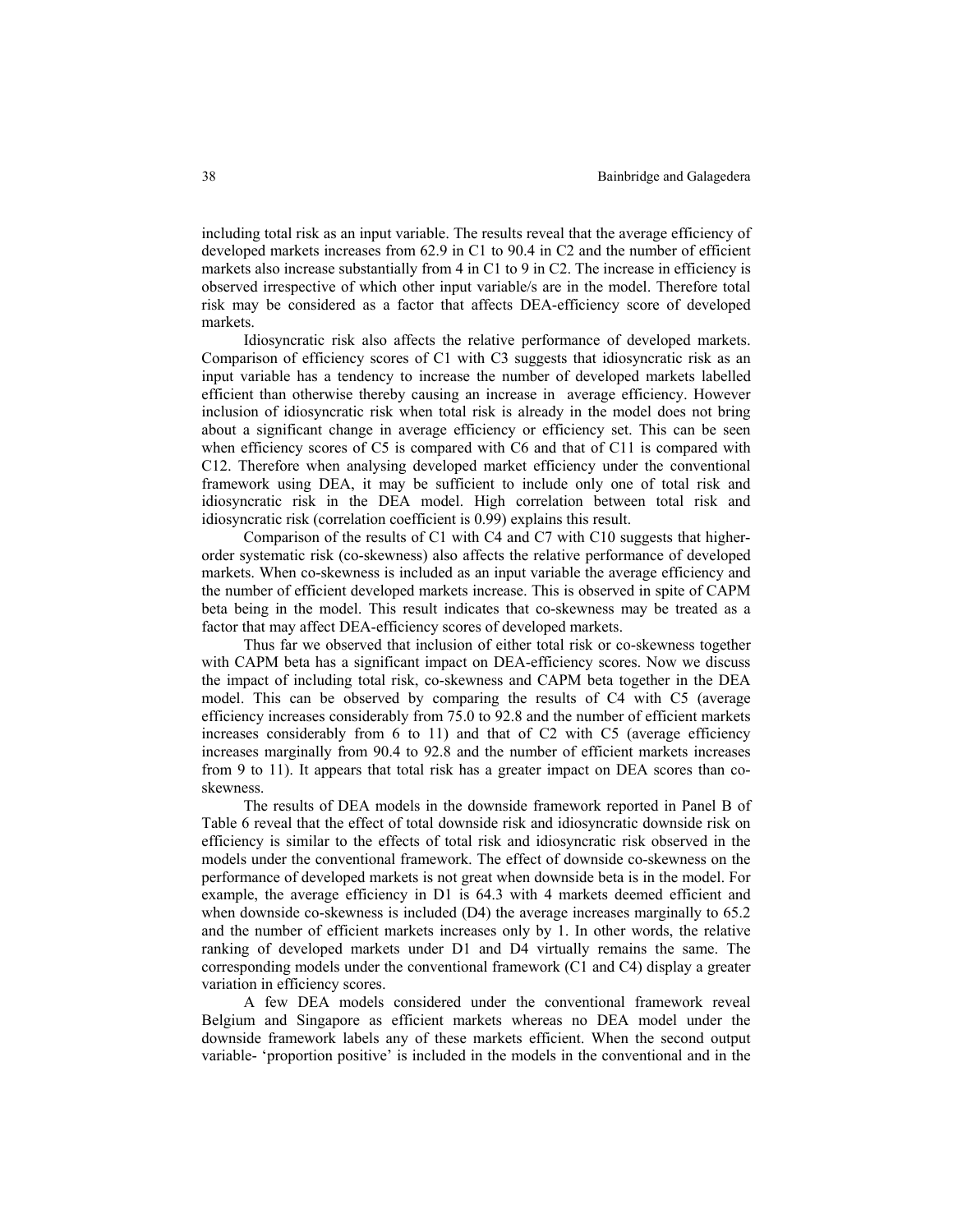downside framework Canada shows up efficient in addition to those that have already been classified as efficient. Overall, 'proportion positive' is not a factor that seems relevant in assessing the relative performance of equity markets using DEA.

Even though the sixteen different DEA models specified by different combinations of input-output variables reveals a variation in the number of efficient markets (the markets that establish the frontier of best performance) across different model specifications Australia, Denmark, Finland and New Zealand always lie on the established frontier of best performance.

## **2. Emerging Markets**

The results obtained for emerging markets are reported in columns 6-9 of Table 6. The markets deemed efficient shown in column 9 of Table 6 reveals that the set of efficient emerging markets is not sensitive to the chosen variable set and therefore to the DEA model used. This observation is very different from the patterns observed in developed markets. The efficient emerging market set comprise of 3-5 markets out of Czech Republic, Hungary, Morocco, Poland and Russia. The results in column 9 of Table 6 reveal that Hungary is labelled DEA-efficient only in the models that include the output variable- 'proportion positive'.

With emerging markets, when total risk (total downside risk) is included in the model the average performance tends to increase. However, contrary to what is observed with developed markets, in spite of the increase in average performance the efficient market set virtually remains the same. For example, the average performance in C1 is 32.7 with Morocco, Poland and Russia labelled as DEA-efficient and when total risk is included (C2) the average performance increases to 60.4 with just one additional market (Finland) labelled DEA-efficient. A similar observation is made with D1 and D2.

The correlation between idiosyncratic risk (idiosyncratic downside risk) and total risk (total downside risk) is very high. Hence inclusion of idiosyncratic risk (idiosyncratic downside risk) together with total risk (total downside risk) does not have much of an impact on DEA efficiency scores. When idiosyncratic risk (idiosyncratic downside risk) is considered as an input variable without total risk (total downside risk), a substantial increase in average performance is observed.

Further, when co-skewness is included as an input variable, the average performance tends to increase while inclusion of downside co-skewness virtually has no effect on overall performance. A similar observation is made with developed markets. Here, the markets that always lie on the frontier irrespective of the DEA model used are Morocco, Poland and Russia.

In both types of markets, a comparison of the variation in DEA efficiency scores (based on coefficient of variation) reveals that the highest variation in equity market relative performance is observed in the DEA models that include the CAPM beta (Model C1) or the downside beta (Model D1) as the only input variable and in the models that include a measure of higher-order systematic risk together with the corresponding standard systematic risk measure (Models C4 and D4).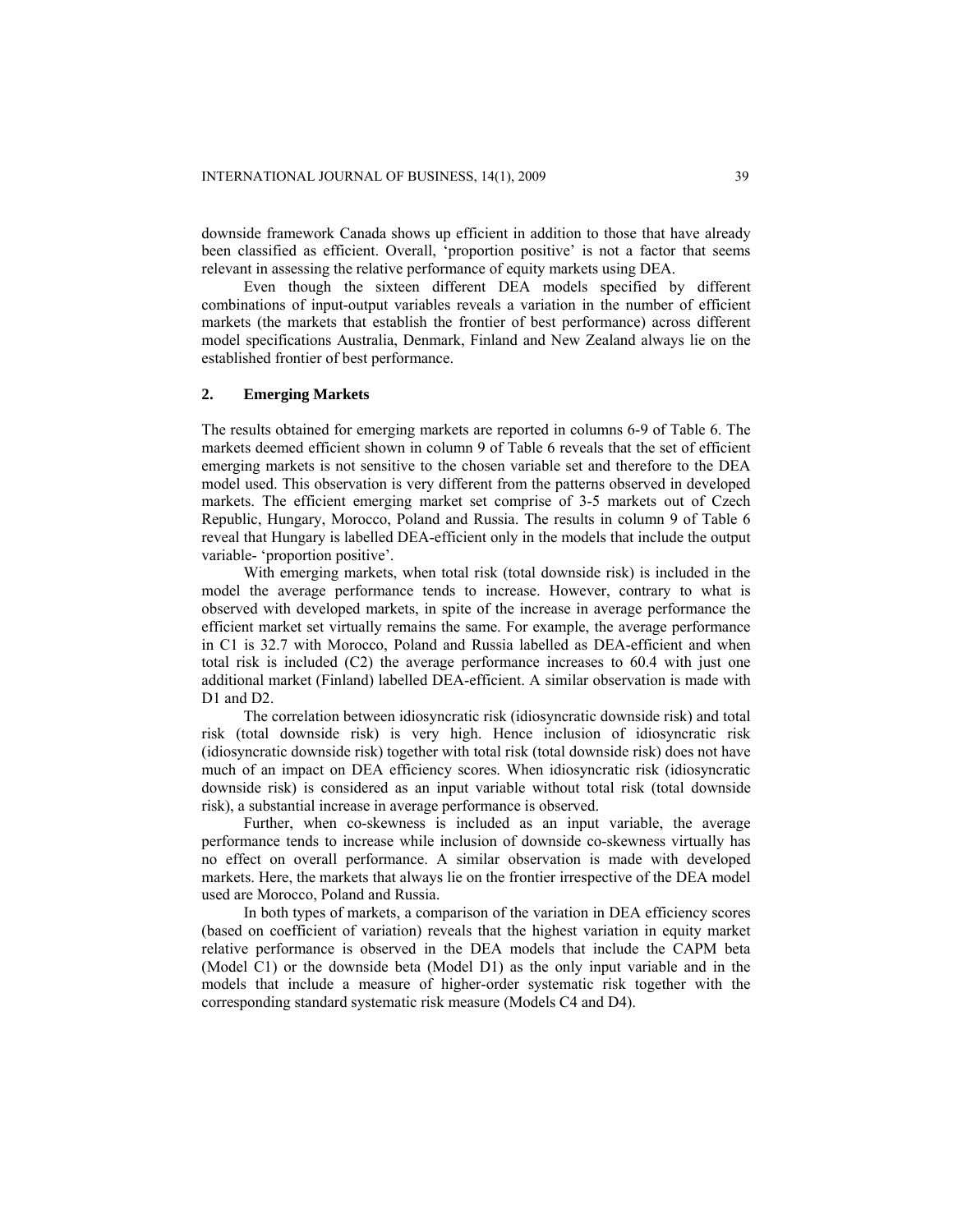## **E. Comparison of Ranking in DEA and in Standard Measures**

In the previous section we identified DEA models C1, D1, C4 and D4 provide the highest variability in DEA scores. In this section, we compare the ranking of the markets in these four DEA models with the ranking obtained in the Sharpe, Sortino and Treynor indices. The rankings are compared using the Spearman rank correlation coefficient.

We observe that in emerging markets DEA ranking is highly positively correlated with the rankings under the Treynor index. As expected the correlation here is stronger when Morocco, which appears to be an outlier, is left out of the sample. In the case of developed markets the correlation between the DEA rankings and the rankings obtained with Sharpe, Sortino and Treynor indices is positive only in the DEA models specified under the downside framework (models D1 and D4). When performance of developed markets is assessed using DEA models in the conventional framework (models C1 and C4), we observe a negative association between DEA rankings and the rankings of the other standard measures considered. This is an indication that DEA models can have a decisive effect on ranking of developed markets compared to the ranking obtained under standard measures. The DEA ranking is obtained assuming variable returns-to-scale and the ranking obtained with standard measures may be considered as scale invariant. This may be a plausible reason for potential variation in ranking in DEA models and standard measures.

#### **VI. ROBUSTNESS OF THE RESULTS**

## **A. Influence of Extreme Cases (Outliers)**

We noted in the analysis of emerging markets Morocco is always ranked top under individual indicators suggesting that Morocco may be an extreme observation. Here we investigate whether inclusion of Morocco in the emerging market data set is the reason for observing that certain input variables have different effects on the efficiency of developed and emerging markets. This issue is investigated by removing Morocco from the emerging market set.

Now we observe that the effect of input variables on relative efficiency observed in the case of developed markets also hold with emerging markets. Like in the case with developed markets a variation in the number of markets deemed efficient across different DEA models is also observed here. The results reveal that Colombia, Hungary, Pakistan, Peru, Poland and Russia lie on the frontier of best performance irrespective of the choice of the input-output variable set.

### **B. Developed and Emerging Markets Combined**

Now we discuss the performance of equity markets when both types of markets together are in the sample. Since Morocco appears to influence the DEA results, we removed Morocco from the pooled data set.

In models C1 and D1 none of the developed markets are deemed efficient. It appears that when the model considers the CAPM beta or the downside beta as the only input variable, the frontier of best performance is made up of emerging markets only. In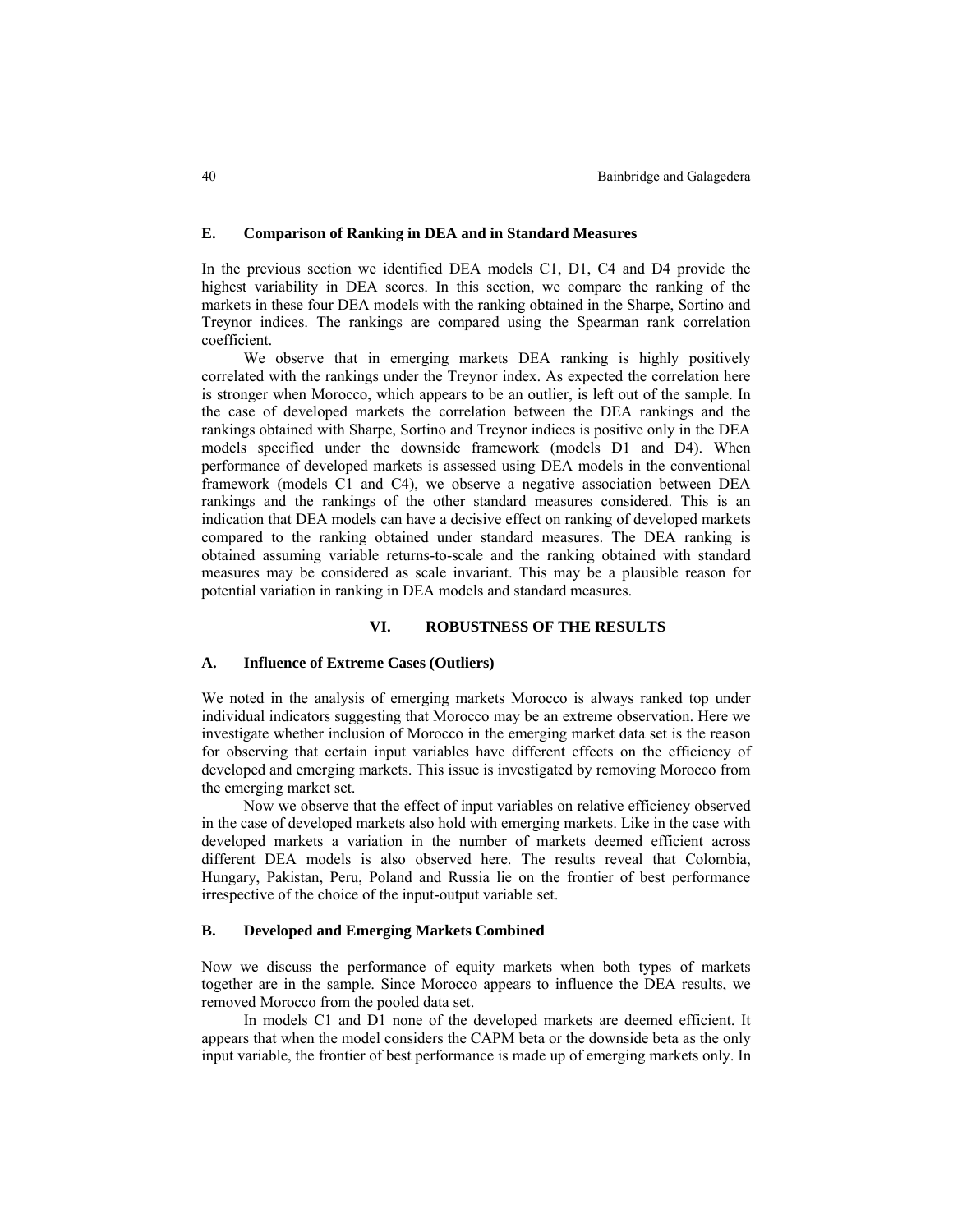the combined analysis a lesser number of emerging markets lie on the frontier of best performance than in the analysis of emerging markets separately. However, with a few exceptions, the developed markets that were shown up as efficient when the developed markets were analysed separately are also deemed efficient in the analysis with the pooled set. Hence the variability in the number of efficient developed markets across the models observed in the analysis with developed markets only is observed in the present analysis as well. In contrast, the efficient emerging market set is stable across the DEA models. In most cases six to seven emerging markets are revealed efficient.

# **C. Constant Returns-to-Scale**

Here we discuss the relative performance of equity markets when the CRS assumption is made. When analysing emerging markets we omit Morocco to eliminate any influence due to extreme behaviour. When CRS is assumed our key findings under the VRS assumption remain largely unchanged.

#### **D. Sub-Periods**

Here we investigate whether our findings are sensitive to choice of sample period. For this we split the full period into two sub-periods: 01 January 1993 to 31 January 2000 and 01 February 2000 to 23 February 2007. The same set of markets is considered in both sub-periods and therefore the results across the sub-periods are comparable. In sub-period 1, the results are consistent with those that are reported in Table 6. In particular, more developed markets are deemed DEA-efficient compared to that of emerging markets and the variability in the DEA-efficiency scores of developed markets are lower than the variability in the DEA scores of emerging markets. During sub-period 1 the world index returns portray bullish behaviour. In sub-period 2, the variation in DEA scores of developed markets is higher and the number of developed markets deemed DEA-efficient is lower than in sub-period 1. This may be attributed to the nature of the world index returns in sub-period 2 where the returns display a downward trend followed by an upward trend. In sub-period 2, DEA analysis reveals that emerging markets perform, on average, better than in sub-period 1.

## **VII. CONCLUDING REMARKS**

Using a non-parametric procedure known as data envelopment analysis (DEA), this study assesses the performance of 22 emerging and 22 developed equity markets separately considering several measures of risk and return in the conventional and downside frameworks. The analysis is based on sixteen different DEA models specified by different combinations of four input variables (systematic risk, total risk, idiosyncratic risk and higher-order systematic risk) and two output variables (mean return and proportion of positive returns to total number of returns observed).

Generally, the set of markets deemed efficient (the markets that establish the frontier of best performance) under the conventional framework is higher than that in the downside framework. Further, as expected the developed markets are generally closer to the frontier of their best performance than the emerging markets relative to their frontier.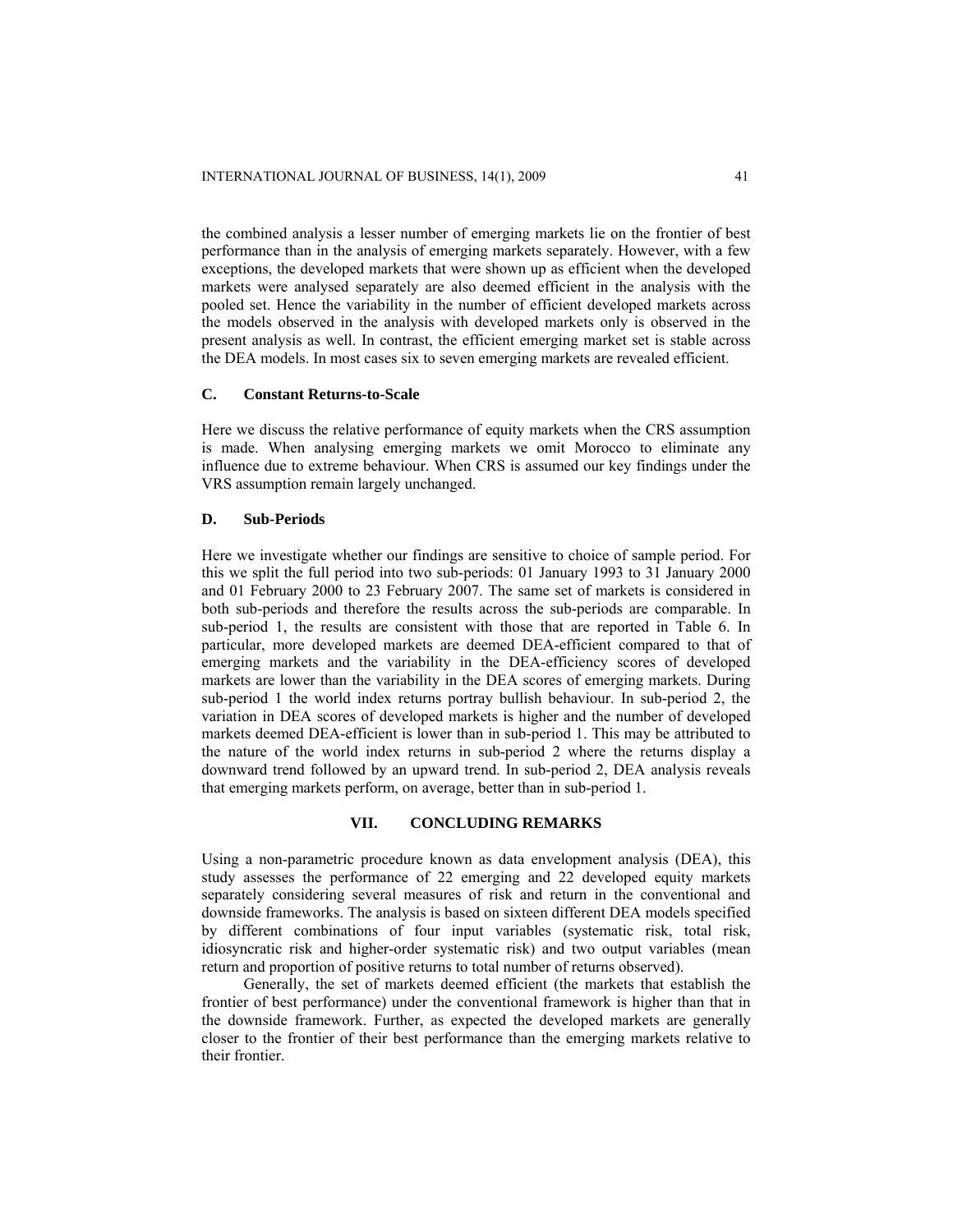The input variables that have been considered here have similar effects on the performance in both types of markets. In particular, (i) when total risk is considered in addition to the systematic risk the overall performance is improved, (ii) it is sufficient to include only one of total risk and idiosyncratic risk in the assessment, (iii) the higherorder systematic risk measure tends to increase overall performance in models specified under the conventional framework and (iv) total risk has a greater influence on overall performance than the higher-order systematic risk measure. Even though the number of markets deemed efficient across different model specifications under the conventional and downside frameworks varies, the overall performance of equity markets under the two types of frameworks is similar.

In the DEA models that include the standard systematic risk measure (CAPM beta/downside beta) and in the models that includes a measure of higher-order systematic risk (co-skewness/downside co-skewness) together with the corresponding standard systematic risk measure, the variation in equity market relative performance is generally higher than when total risk or idiosyncratic risk is included.

Generally, the association between DEA ranking and the ranking obtained with Treynor index are strong. The exception is when developed markets are ranked in the DEA models specified under the conventional framework. In that case there is weak evidence to suggest that DEA models may have a decisive effect on the ranking compared to the rankings obtained under the standard measures such as Sharpe, Sortino and Treynor indices.

#### **ACKNOWLEDGEMENTS**

We thank two anonymous reviewers for the insightful comments and suggestions that resulted in substantive improvements in the presentation of our paper.

#### **ENDNOTES**

1. Usually empirical investigations of risk-return relationship adopt equilibrium pricing models that have been derived under various assumptions on investor behaviour and market conditions. A widely used pricing model is the capital asset pricing model (CAPM). An assumption of the CAPM is that the variance measures risk. This is questionable since variance treats positive and negative returns equally. In the CAPM, the systematic risk of an asset referred to as the beta is measured through co-moment of asset and market portfolio returns. An alternative measure of systematic risk is downside beta. Downside risk evolves from the notion that risk may be an asymmetric phenomenon. In the measurement of risk in the downside framework returns above a threshold is ignored.

2. A DEA run will produce a relative performance score,  $\theta$  and a set of  $\lambda_j$ ,  $j = 1, 2, \dots, n$  values for each market. The set of  $\lambda_j$  values of each market defines a point on the frontier of best performance made up of a convex combination of the markets that lie on it. Therefore, for a market that does not lie on the frontier, the point so defined by the  $\lambda_i$  values becomes a role model that in turn establishes precedence for it to become a best performer. The set of best performing markets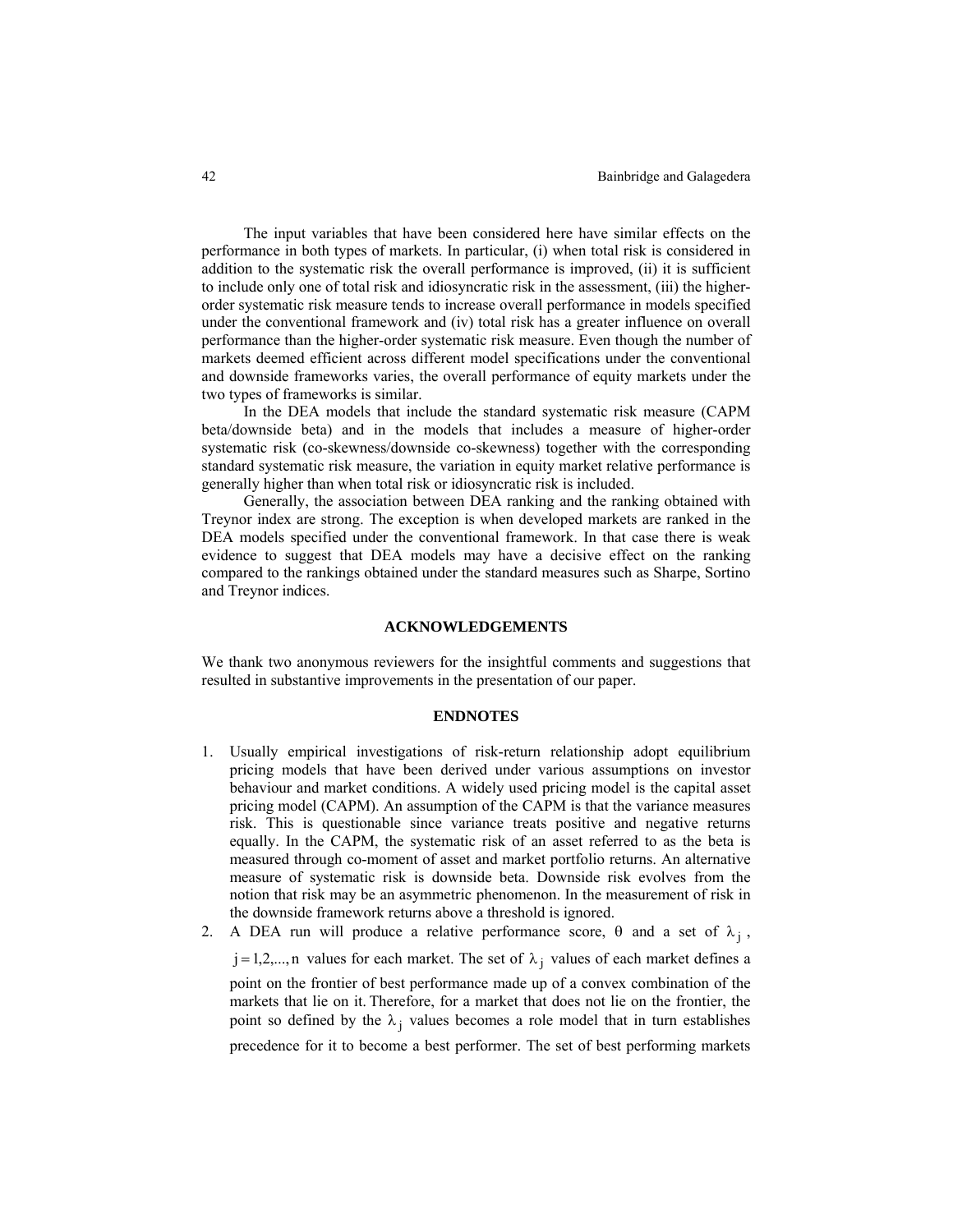${j : \lambda_j > 0}$  is called the reference set of the designated market, *k*. The reference

set defines a linear segment of the DEA frontier against which the designated unit k's performance is measured. This linear segment can be thought of as a local approximation to the unknown efficient frontier.

- 3. A DEA model can be analysed in two ways: an input orientation and an output orientation. An output orientation analysis provides information on how much augmentation to the outputs of a market that fails to reach the frontier is necessary (while maintaining input levels) for it to become a best performer. When both input and output oriented models are analysed, the markets that fall short of the frontier can be viewed as input excessive (high risk), output deficient (low return) or some combination of both (McMullen and Strong, 1998).
- 4. Higher-order moments capture asymmetry. This has prompted researchers to consider higher-order co-moments in asset pricing models. See for example, Kraus and Litzenberger (1976), Christie-David and Chaudhry (2001) and Hwang and Satchell (1999).
- 5. The CAPM beta is estimated in the slope coefficient of the market model given by  $R_{it} - R_{ft} = \alpha_i + \beta_i (R_{mt} - R_{ft}) + \varepsilon_{it}$ . Co-skewness is computed using  $E[(r_{it} - \bar{r}_i)(r_{mt} - \bar{r}_m)^2]/E(r_{mt} - \bar{r}_m)^3$  where *r* represents return in excess of the riskfree rate.
- 6. The price of co-skewness risk is expected to have the opposite sign to the skewness of the world market portfolio return distribution (Kraus and Litzenberger, 1976). In our data set world index return distribution is negatively skewed and therefore we may treat co-skewness (is positive for all sampled countries) as an input variable.
- 7. Bawa and Lindenberg (1977) introduced a measure of downside risk that we refer to as the downside beta, based on the concept of lower partial moment (LPM). The LPM measures risk focussing on returns below an arbitrarily chosen threshold. The most commonly used threshold is the risk-free rate. The downside beta proposed in Estrada (2002) cannot be linked to a well-behaved utility function due to the focus only on negative returns and therefore we opted to use the downside beta proposed by Bawa and Lindenberg (1977).
- 8. An efficiency estimator which is not affected by adding constants to the variables is labelled translation invariant (Gstach, 2002). The input-oriented BCC model is translation invariant with respect to outputs (Cooper, Seiford, and Tone, 2000).
- 9. Under the conventional (downside) framework the standard measure of systematic risk is CAPM beta (downside beta). Therefore, in all DEA models under a given framework we include the standard measure of systematic risk associated with that framework.
- 10. 87.1 is the average of the average performance in C1-C16 given in column 3 in Panel A of Table 6.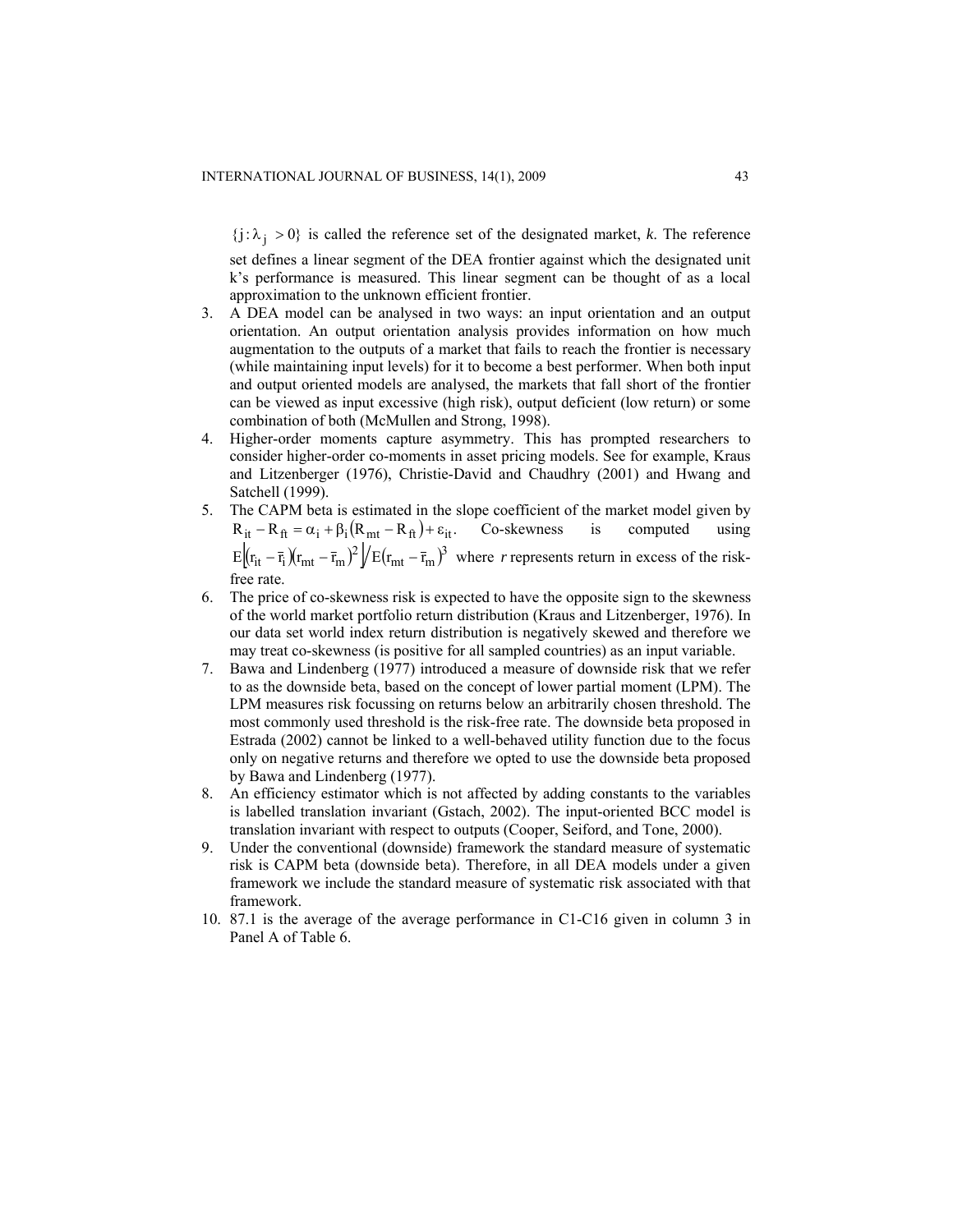#### **REFERENCES**

- Banker, R.D., A. Charnes, and W.W. Cooper, 1984 "Some Models for Estimating Technical and Scale Inefficiencies in Data Envelopment Analysis," *Management Science*, 30, 1078-1092.
- Basso, A., and S. Funari, 2001, "A Data Envelopment Analysis Approach to Measure the Mutual Fund Performance," *European Journal of Operational Research*, 120, 477-492.
- Bawa, V., and E. Lindenberg, 1977, "Capital Market Equilibrium in a Mean Lower Partial moment framework," *Journal of Financial Economics*, 5, 189-200.
- Berger, A. N., and D.B. Humphrey, 1997, "Efficiency of Financial Institutions: International Survey and Directions for Future Research," *European Journal of Operational Research*, 98, 175-212.
- Charnes, A., W.W. Cooper, and E. Rhodes, 1978, "Measuring the Efficiency of Decision Making Units," *European Journal of Operational Research*, 2, 429-444.
- Christie-David, R., and M. Chaudhry, 2001, "Coskewness and Cokurtosis in Futures Markets," *Journal of Empirical Finance*, 8, 55-81.
- Cooper, W.W., L.M. Seiford, and K. Tone, 2000, *Data Envelopment Analysis*, Kluwer Academic Publishers.
- Eling, M., 2006, "Performance measurement of hedge funds using data envelopment analysis," *Financial Markets and Portfolio Management*, 20, 442-471.
- Estrada, J., 2002, "Systematic Risk in Emerging Markets: the D-CAPM," *Emerging Markets Review*, 3, 365-379.
- Galagedera, D.U.A., and P. Silvapulle, 2002, "Australian Mutual Fund Performance Appraisal Using Data Envelopment Analysis," *Managerial Finance*, 28, 60-73.
- Galagedera, D.U.A., and P. Silvapulle, 2003, "Experimental Evidence on Robustness of Data Envelopment Analysis," *Journal of the Operational Research Society*, 54, 654-660.
- Gonzalez-Bravo, M.I., 2007, "Prior-ratio Analysis Procedure to Improve Data Envelopment Analysis for Performance Measurement," *Journal of the Operational Research Society*, 58, 1214-1222.
- Gregoriou, G., J. Messier, and K. Sedzro, 2004, "Assessing the Relative Efficiency of Credit Union Branches Using Data Envelopment Analysis," *INFOR*, 42, 281-297.
- Gregoriou, G., K. Sedzro, and J. Zhu, 2005, "Hedge Fund Performance Appraisal Using Data Envelopment Analysis," *European Journal of Operational Research*, 164, 555-571.
- [Gstach,](http://librariesaustralia.nla.gov.au/apps/kss?action=Search&mode=advsearch&type=fullview&relation1=exact+match&target=freenbd&index1=Author&term1=Gstach%2C+Dieter.) D., 2002, *Estimating Output-Specific Efficiencies*, Kluwer Academic Publishers.
- Hwang, S., and S.E. Satchell, 1999, "Modelling Emerging Market Risk Premium Using Higher Moments," *International Journal of Finance and Economics*, 4, 271-296.
- Jemric, I., and B. Vujcic, 2002, "Efficiency of Banks in Croatia: A DEA Approach," *Comparative Economic* Studies, 44, 169-193.
- Kraus, A., and R.H. Litzenberger, 1976, "Skewness Preference and the Valuation of Risky Assets," *Journal of Finance*, 31, 1085-1100.
- Lagoarde-Segot, T., and B.M. Lucey, 2008, "Efficiency in Emerging Markets-Evidence from the MENA Region," *Journal of International Financial Markets, Institutions & Money*, 18, 94-105.